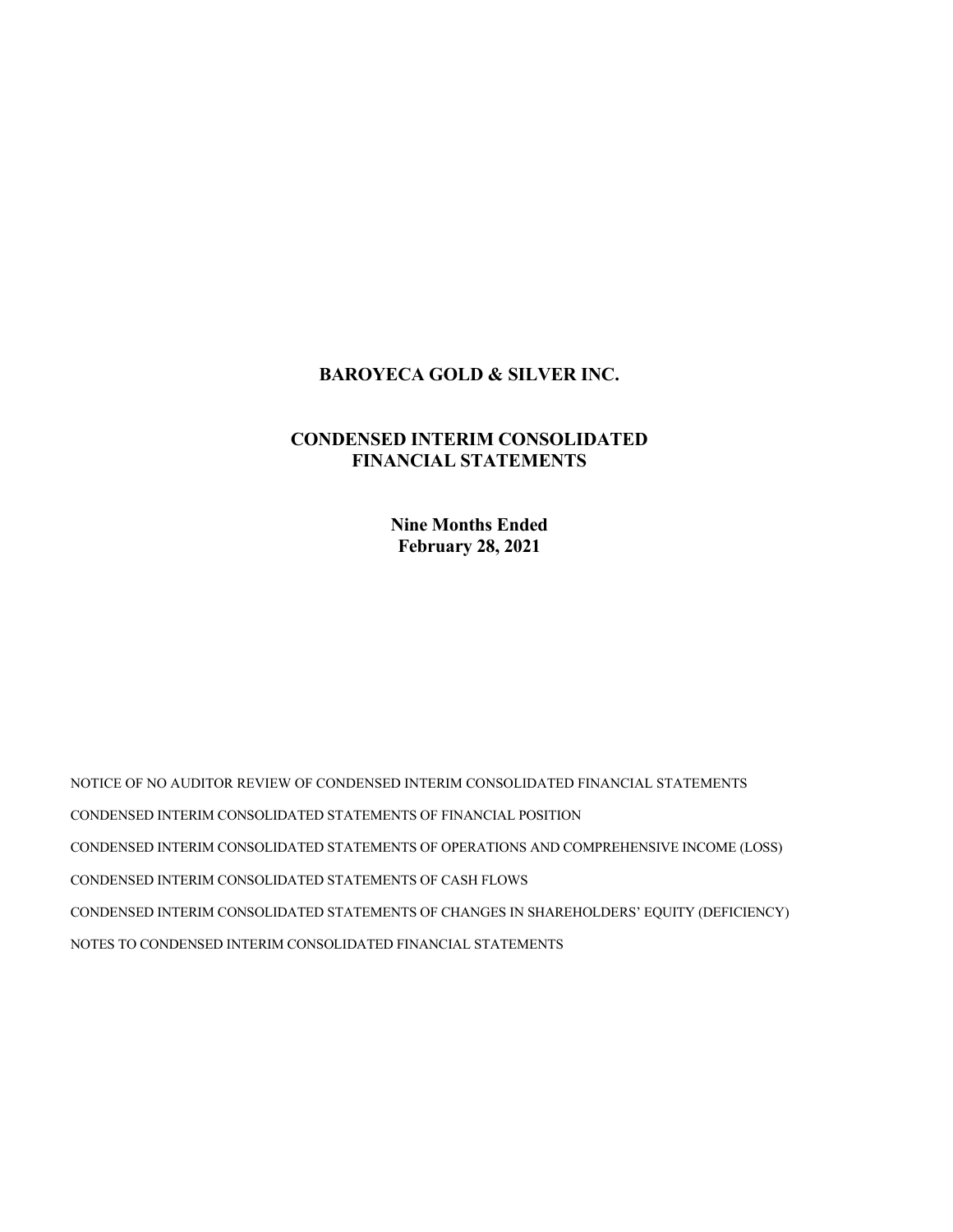# BAROYECA GOLD & SILVER INC. February 28, 2021

# NOTICE OF NO AUDITOR REVIEW OF CONDENSED INTERIM CONSOLIDATED FINANCIAL STATEMENTS

Under National Instrument 51-102, Part 4, subsection 4.3(3) (a), if an auditor has not performed a review of the condensed interim consolidated financial statements, they must be accompanied by a notice indicating that the financial statements have not been reviewed by an auditor.

The Company's independent auditor has not performed a review of these financial statements in accordance with standards established by the Canadian Institute of Chartered Accountants for a review of interim financial statements by an entity's auditor.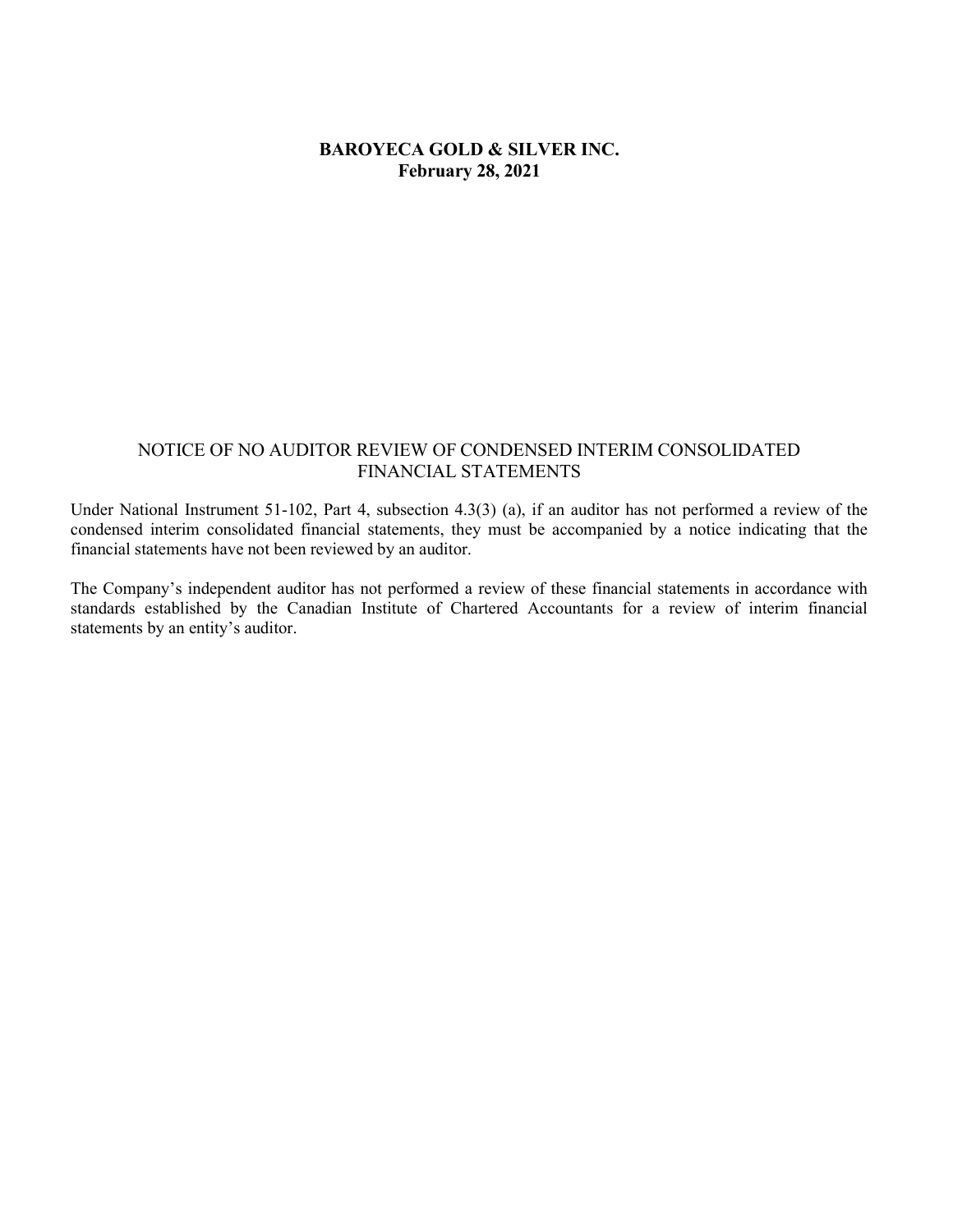# BAROYECA GOLD & SILVER INC. CONDENSED INTERIM CONSOLIDATED STATEMENTS OF FINANCIAL POSITION

(Expressed in Canadian dollars) (Unaudited – See Notice)

|                                                         | February 28,<br>2021 | May 31,<br>2020 |
|---------------------------------------------------------|----------------------|-----------------|
| <b>ASSETS</b>                                           |                      |                 |
| <b>CURRENT</b>                                          |                      |                 |
| Cash                                                    | \$<br>1,042,794      | \$<br>5,137     |
| Marketable securities                                   | 136,000              | 120,000         |
| Amounts receivable                                      | 1,053                | 53              |
| Investment to be disposed                               |                      | $\overline{2}$  |
| Prepaid expenses                                        | 35,885               | 3,749           |
|                                                         | 1,215,732            | 128,941         |
| <b>Exploration</b> advances                             | 250,241              | 241             |
| Exploration and evaluation assets - Note 4 and 14       | 2,474,541            |                 |
|                                                         | \$<br>3,940,514      | \$<br>129,182   |
| <b>LIABILITIES</b>                                      |                      |                 |
| <b>CURRENT</b>                                          |                      |                 |
| Accounts payable and accrued liabilities – Note 6 and 7 | \$<br>580,201        | \$<br>799,016   |
| Advance payable - Note 13                               | 10,000               | 20,000          |
|                                                         | 590,201              | 819,016         |
| <b>SHAREHOLDERS' EQUITY (DEFICIENCY)</b>                |                      |                 |
| Capital Stock - Note 5                                  | 8,988,141            | 4,749,373       |
| Agent options - Note 5                                  | 100,629              | 100,629         |
| Reserves                                                | 683,742              | 683,742         |
| Subscriptions received in advance                       |                      | 5,000           |
| Deficit                                                 | (6,422,198)          | (6,228,578)     |
| Accumulated other comprehensive income                  | (1)                  |                 |
|                                                         | 3,350,313            | (689, 834)      |
|                                                         | \$<br>3,940,514      | \$<br>129,182   |

#### NATURE AND CONTINUANCE OF OPERATIONS (Note 1)

Approved on behalf of the Board:

"Richard Wilson" "Douglas Eacrett"

Richard Wilson – Director Douglas Eacrett – Director

The accompanying notes are an integral part of these condensed consolidated financial statements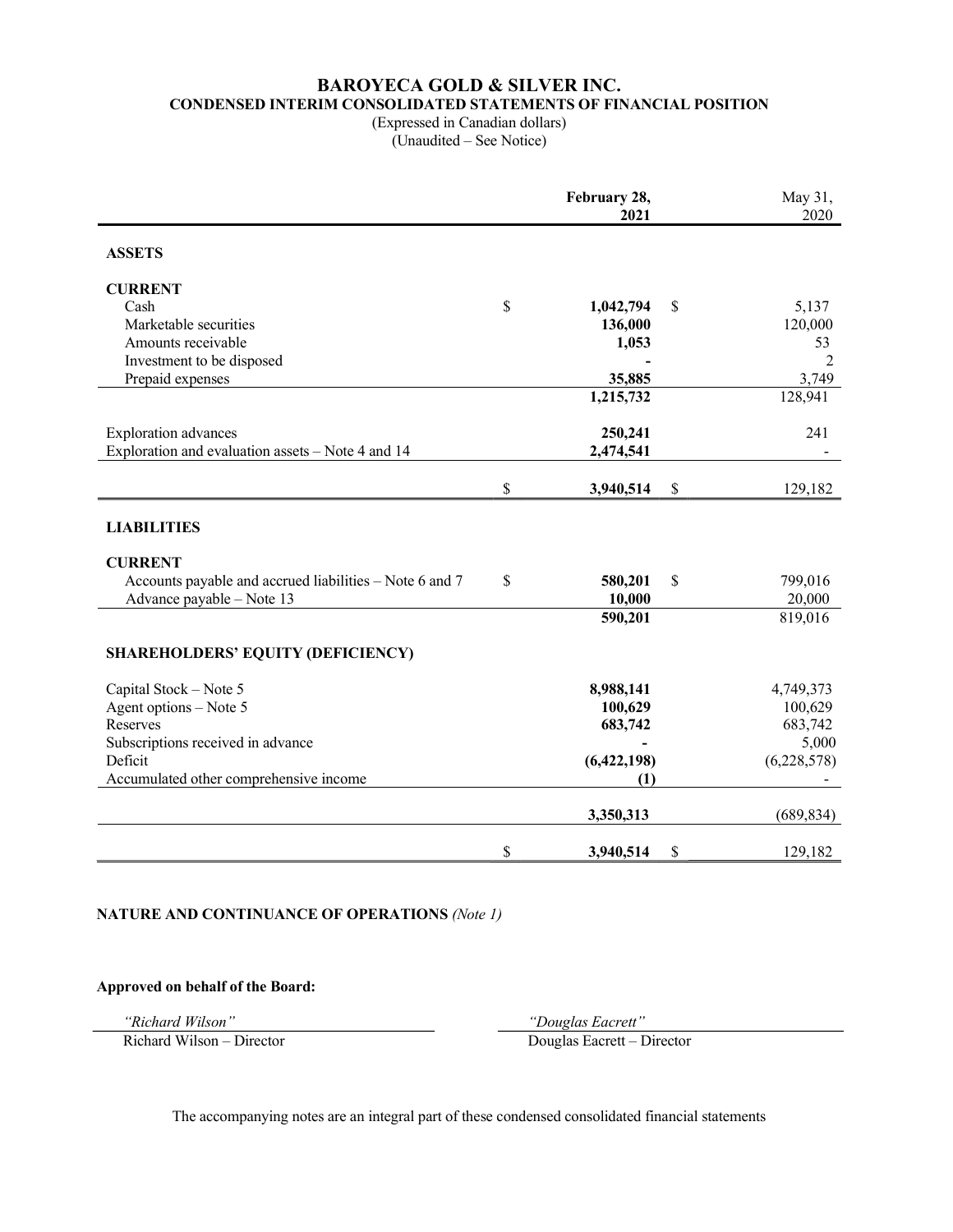### BAROYECA GOLD & SILVER INC. CONDENSED INTERIM CONSOLIDATED STATEMENTS OF OPERATIONS AND COMPREHENSIVE INCOME (LOSS)

(Expressed in Canadian dollars)

(Unaudited – See Notice)

|                                                                                                                      |    | <b>Three Months</b><br><b>Ended</b><br>February 28, | Three Months<br>Ended<br>February 29, |   | <b>Nine Months</b><br><b>Ended</b><br>February 28, |               | Nine Months<br>Ended<br>February 29, |
|----------------------------------------------------------------------------------------------------------------------|----|-----------------------------------------------------|---------------------------------------|---|----------------------------------------------------|---------------|--------------------------------------|
|                                                                                                                      |    | 2021                                                | 2020                                  |   | 2021                                               |               | 2020                                 |
| <b>EXPENSES</b>                                                                                                      |    |                                                     |                                       |   |                                                    |               |                                      |
| Advertising and promotions                                                                                           |    | 6,340                                               |                                       |   | 6,340                                              |               |                                      |
| <b>Bank</b> charges                                                                                                  |    | 786                                                 | 57                                    |   | 931                                                |               | 93                                   |
| Management and consulting fees                                                                                       |    | 10,970                                              | 15,000                                |   | 25,970                                             |               | 45,000                               |
| Office and miscellaneous                                                                                             |    | 1,657                                               |                                       |   | 3,659                                              |               | 1,028                                |
| Professional fees                                                                                                    |    | 51,642                                              | 6,125                                 |   | 129,890                                            |               | 27,950                               |
| Transfer agent and filing fees                                                                                       |    | 12,818                                              | 6,049                                 |   | 42,828                                             |               | 12,955                               |
| <b>LOSS BEFORE OTHER INCOME</b><br>Unrealized gain (loss) on marketable securities -<br>Note 16                      |    | (84,213)<br>46,440                                  | (27, 231)                             |   | (209, 618)<br>16,000                               |               | (87,026)                             |
| <b>NET LOSS FOR THE PERIOD</b>                                                                                       |    | (37, 773)                                           | (27, 231)                             |   | (193, 618)                                         |               | (87,026)                             |
| <b>Loss from write-off of investments</b><br>Comprehensive gain (loss) from discontinued<br>operation for the period |    |                                                     | (22,788)                              |   | (2)                                                |               | (74,270)                             |
| <b>COMPREHENSIVE LOSS FOR THE PERIOD</b>                                                                             | \$ | (37,773)                                            | \$<br>(50,019)                        | S | (193,620)                                          | <sup>\$</sup> | (161,296)                            |
| <b>LOSS PER SHARE</b><br><b>Basic and diluted</b>                                                                    | S  | (0.00)                                              | \$<br>(0.01)                          | S | (0.02)                                             |               | \$<br>(0.03)                         |
|                                                                                                                      |    |                                                     |                                       |   |                                                    |               |                                      |
| WEIGHTED AVERAGE NUMBER OF<br><b>SHARES OUTSTANDING</b>                                                              |    | 10.090.895                                          | 5,376,994                             |   | 10,090,895                                         |               | 5,376,994                            |

The accompanying notes are an integral part of these condensed consolidated financial statements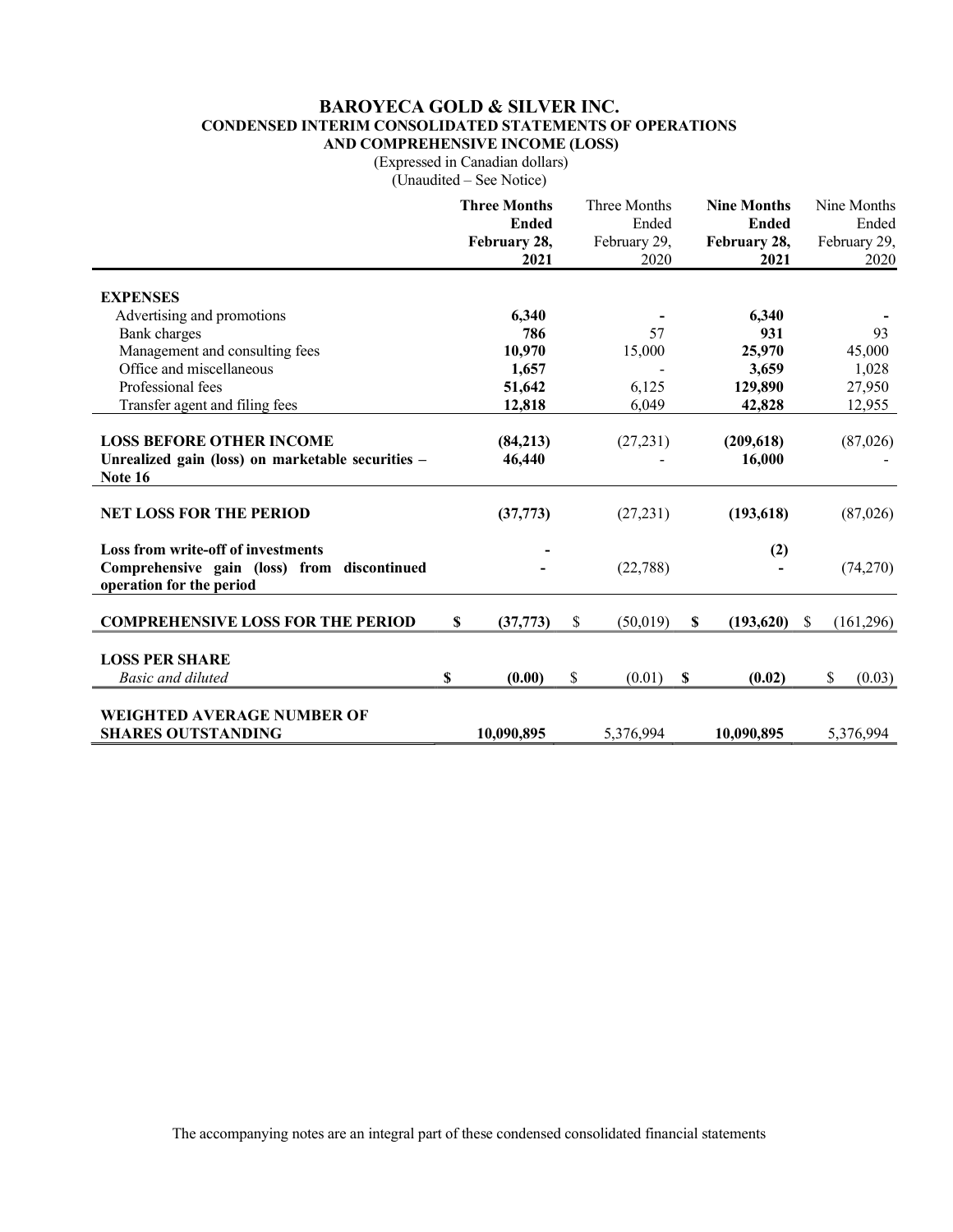# BAROYECA GOLD & SILVER INC.

CONDENSED INTERIM CONSOLIDATED STATEMENTS OF CASH FLOWS

(Expressed in Canadian dollars) (Unaudited – See Notice)

|                                                                 | <b>Nine Months</b><br><b>Ended</b><br>February 28,<br>2021 | Nine Months<br>Ended<br>February 29,<br>2020 |
|-----------------------------------------------------------------|------------------------------------------------------------|----------------------------------------------|
| <b>CASH FLOWS PROVIDED BY (USED FOR):</b>                       |                                                            |                                              |
| <b>OPERATING ACTIVITIES</b>                                     |                                                            |                                              |
| Gain (Loss) for the period                                      | \$<br>$(193,620)$ \$                                       | (87, 024)                                    |
| Adjusted for:                                                   |                                                            |                                              |
| Unrealized (gain) loss on marketable securities                 | (16,000)                                                   |                                              |
| Loss from write off of investment                               |                                                            |                                              |
| Net changes in non-cash working capital items:                  |                                                            |                                              |
| Decrease (increase) in amounts receivable                       | (33, 137)                                                  | (390)                                        |
| Increase (decrease) in accounts payable and accrued liabilities | 86,494                                                     | 14,993                                       |
| Increase (decrease) in due to related parties                   | (316,000)                                                  | 60,950                                       |
| Cash provided by (used in) discontinue operations               |                                                            | 76,323                                       |
|                                                                 |                                                            |                                              |
|                                                                 | (472, 261)                                                 | 64,852                                       |
| <b>INVESTING ACTIVITIES</b>                                     |                                                            |                                              |
| Cash provided by discontinued operations                        |                                                            | (79, 581)                                    |
| <b>Exploration</b> advances                                     | (239,309)                                                  |                                              |
| Deferred exploration cost                                       | (2,474,541)                                                |                                              |
|                                                                 | (2,713,850)                                                | (79, 581)                                    |
| <b>FINANCING ACTIVITIES</b>                                     |                                                            |                                              |
| Shares issued for cash, net of cost                             | 4,238,768                                                  |                                              |
| Advance payable                                                 | (10,000)                                                   |                                              |
| Subscription received in advance                                | (5,000)                                                    |                                              |
|                                                                 |                                                            |                                              |
|                                                                 | 4,223,768                                                  |                                              |
| <b>EFFECT OF FOREIGN EXCHANGE RATE</b>                          |                                                            | 856                                          |
| <b>INCREASE (DECREASE) IN CASH</b>                              | 1,037,657                                                  | (13, 873)                                    |
| <b>CASH, BEGINNING OF PERIOD</b>                                | 5,137                                                      | 16,120                                       |
| <b>CASH, END OF PERIOD</b>                                      | \$<br>\$<br>1,042,794                                      | 2,247                                        |

For supplemental disclosure with respect to cash flows, see Note 10.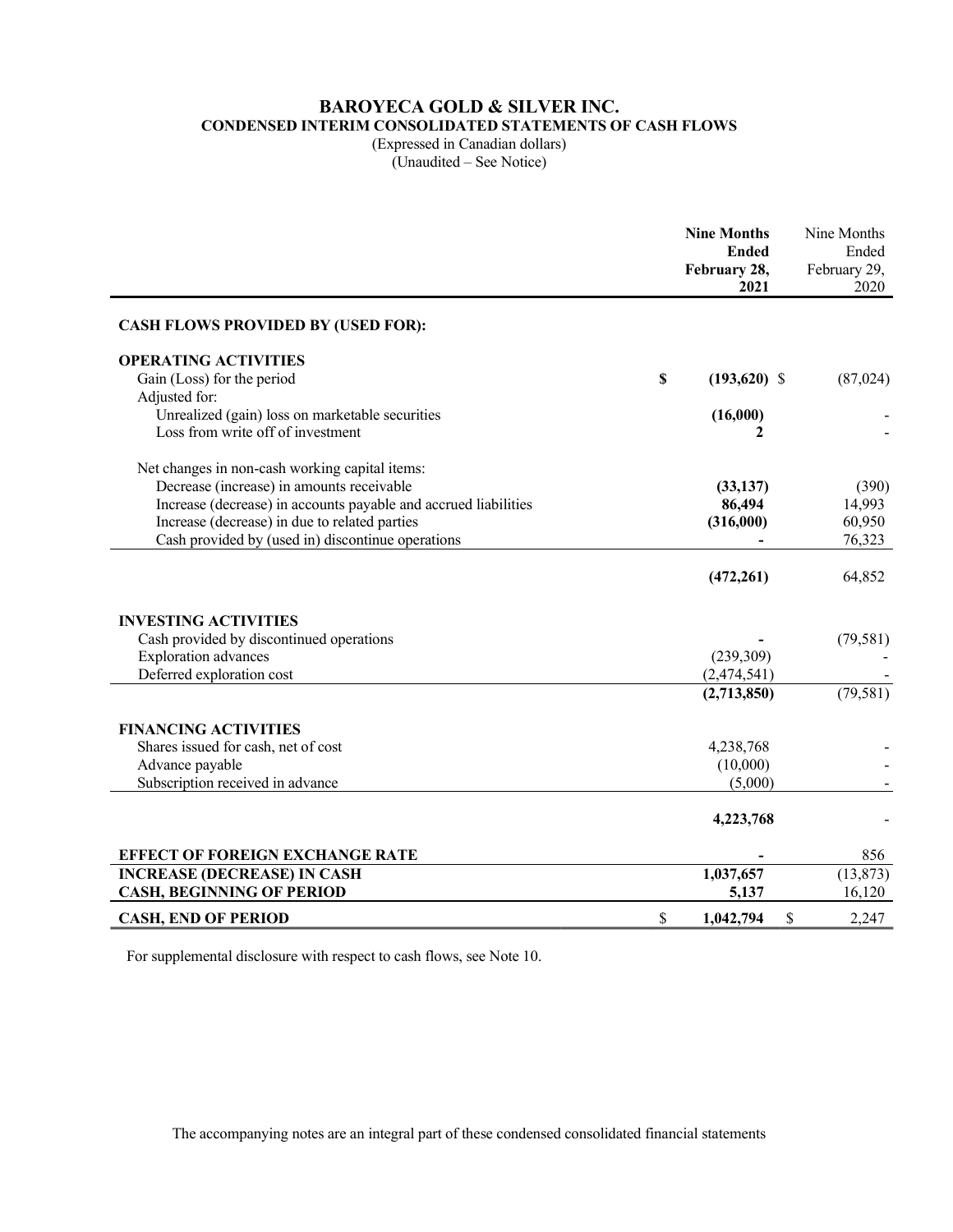# BAROYECA GOLD & SILVER INC. CONDENSED INTERIM CONSOLIDATED STATEMENTS OF CHANGES IN SHAREHOLDERS' EQUITY (DEFICIENCY)

(Expressed in Canadian Dollars)

(Unaudited – See Notice)

|                                                             |                                        | Capital Stock |                          |                                        |                                  |                          |              |                          |         |                   |                                                        |              |                                               |                         |
|-------------------------------------------------------------|----------------------------------------|---------------|--------------------------|----------------------------------------|----------------------------------|--------------------------|--------------|--------------------------|---------|-------------------|--------------------------------------------------------|--------------|-----------------------------------------------|-------------------------|
|                                                             | Number of<br>Amount<br><b>Shares</b>   |               |                          | Subscription<br>Received in<br>advance | <b>Agent Options</b><br>Reserves |                          |              |                          | Deficit |                   | Accumulated<br>Other<br>Comprehensive<br><i>Income</i> |              | Total<br>Shareholders' Equity<br>(Deficiency) |                         |
| <b>Balance, May 31, 2020</b>                                | 5,376,994                              | \$.           | 4,749,373                | 5,000                                  | \$                               | 100,629                  | \$           | 683,742                  |         | (6,228,578)       | $\mathbf{s}$                                           |              |                                               | (689, 834)<br>\$.       |
| <b>Addition in the period</b><br>Net Loss for the period    | 26,200,000<br>$\overline{\phantom{a}}$ |               | 4,238,768                | (5,000)                                |                                  | $\overline{\phantom{a}}$ |              | $\overline{\phantom{a}}$ |         | (193, 620)        |                                                        |              |                                               | 4,233,768<br>(193, 620) |
| Translation adjustment<br>Balance, February 28, 2021        | 31,576,994                             | S             | 8,988,141                | $\blacksquare$                         | S                                | 100,629                  | S            | 683,742                  |         | \$ (6,422,198) \$ |                                                        | (1)<br>(1)   |                                               | (1)<br>(3,350,313)<br>S |
|                                                             |                                        |               |                          |                                        |                                  |                          |              |                          |         |                   |                                                        |              |                                               |                         |
| <b>Balance, May 31, 2019</b><br><b>Addition in the year</b> | 5,376,994 \$                           |               | 4,749,373                | $\blacksquare$                         | -S                               | 100,629                  | \$           | 683,742                  |         |                   |                                                        | $(7,581)$ \$ |                                               | (2,467,399)             |
| Net loss for the period                                     |                                        |               |                          |                                        |                                  | $\overline{\phantom{a}}$ |              | $\sim$                   |         | (161,296)         | $\sim$                                                 |              |                                               | (161,296)               |
| <b>Translation adjustment</b>                               | $\overline{\phantom{a}}$               |               | $\overline{\phantom{a}}$ |                                        |                                  | $\overline{\phantom{a}}$ |              |                          |         |                   |                                                        | (846)        |                                               | (846)                   |
| Balance, February 29, 2020                                  | 5,376,994                              | <sup>S</sup>  | 4,749,373                | $\sim$                                 | S.                               | 100,629                  | <sup>S</sup> | 683,742                  |         | \$ (8,154,858)    | - \$                                                   | (8, 427)     | -S                                            | (2,629,541)             |

The accompanying notes are an integral part of these condensed consolidated financial statements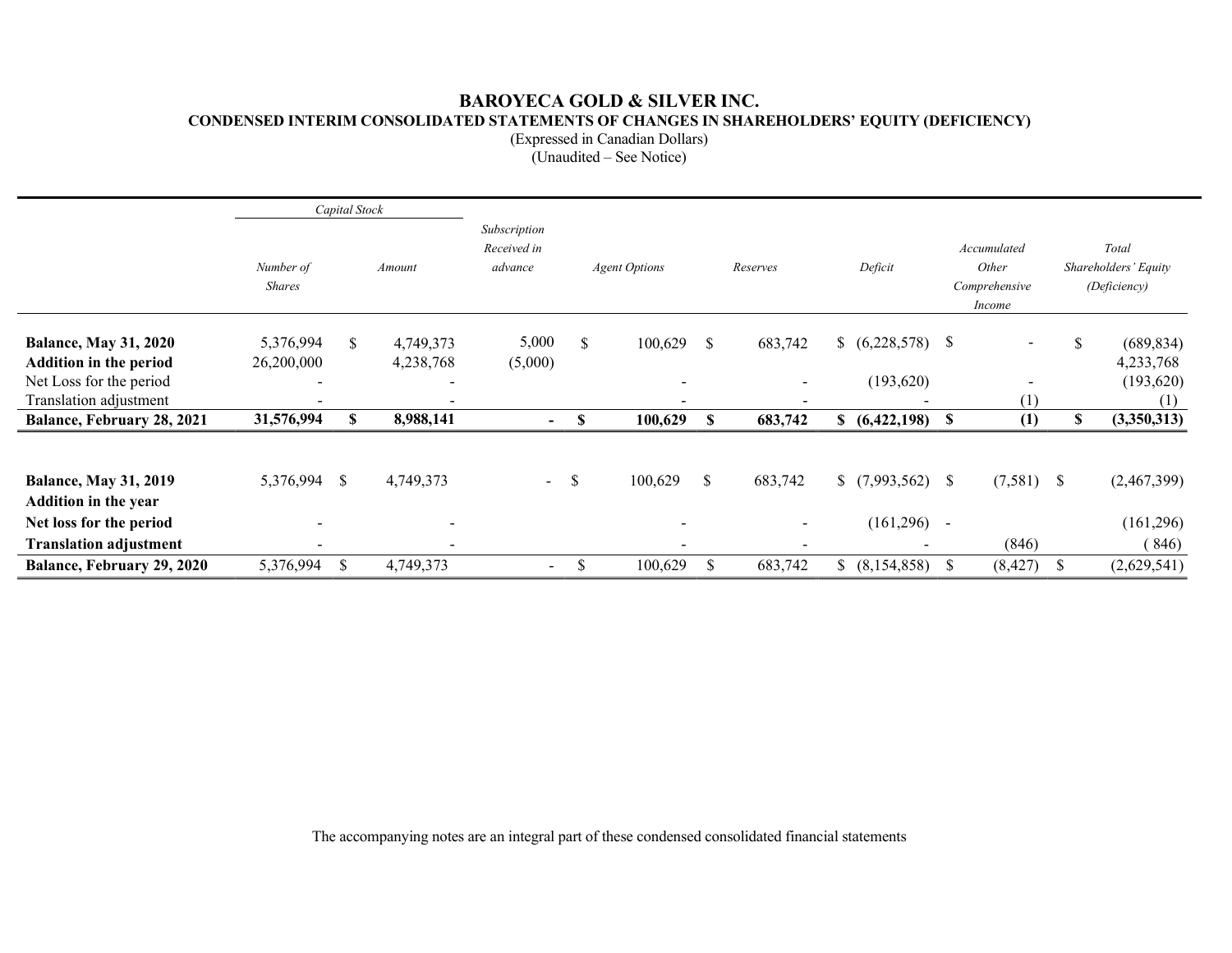(Expressed in Canadian dollars) (Unaudited – See Notice)

### NOTE 1 - NATURE AND CONTINUANCE OF OPERATIONS

#### General business description

Baroyeca Gold & Silver Inc. (the "Company") was incorporated under the laws of British Columbia on February 17, 2006. The Company's registered office is located at Suite 1008 - 409 Granville Street, Vancouver, British Columbia. The Company's principal business activities include the acquisition and exploration of its exploration and evaluation assets. During the year ended May 31, 2008, the Company incorporated a wholly-owned subsidiary, Baroyeca Gold & Silver de Mexico, S.A. de C.V. under the laws of Mexico. In June 2011, the Company incorporated two new wholly-owned subsidiaries, Tombstone Gold & Silver Inc. and Tombstone Resources Inc., under the laws of Arizona.

The Company is in the process of exploring and evaluating its exploration and evaluation assets and has not yet determined whether the properties contain ore reserves that are economically recoverable. The recoverability of the amounts shown for exploration and evaluation assets are dependent upon the existence of economically recoverable reserves, the ability of the Company to obtain necessary financing to complete the development of those reserves and upon future profitable production.

These condensed interim consolidated financial statements have been prepared in accordance with International Financial Reporting Standards ("IFRS") assuming the Company will continue on a goingconcern basis. The Company has incurred losses since inception and the ability of the Company to continue as a going-concern depends upon its ability to develop profitable operations and to continue to raise adequate financing. Management is actively targeting sources of additional financing which would assure continuation of the Company's operations and exploration and development programs. In order for the Company to meet its liabilities as they come due and to continue its operations, the Company is primarily dependent upon its ability to generate such financing.

There can be no assurance that the Company will be able to continue to raise funds in which case the Company may be unable to meet its obligations. Should the Company be unable to realize on its assets and discharge its liabilities in the normal course of business, the net realizable value of its assets may be materially less than the amounts recorded on the balance sheets. The financial statements do not include adjustments to amounts and classifications of assets and liabilities that might be necessary should the Company be unable to continue operations.

### Novel Coronavirus ("COVID-19")

The Company's operations could be significant adversely affected by the effects of a widespread global outbreak of a contagious disease, including the recent outbreak of respiratory illness caused by COVID-19. The Company cannot accurately predict the impact COVID-19 will have on its operations and the ability of others to meet their obligations with the Company, including uncertainties relating to the ultimate geographic spread of the virus, the severity of the disease, the duration of the outbreak, and the length of travel and quarantine restrictions imposed by governments of affected countries. In addition a significant outbreak of contagious diseases in the human population could result in a widespread health crisis that could adversely affect the economies and financial markets of many countries, resulting in an economic downturn that could further affect the Company's operations and ability to finance its operations.

| <b>Working capital deficiency</b> | <b>February 28, 2021</b> | May 31,2020 |
|-----------------------------------|--------------------------|-------------|
| Working capital                   | 625,531                  | (690.075)   |
| Deficit                           | (6,422,198)              | (6,228,578) |

The condensed interim consolidated financial statements were authorized for issue by the Board of Directors on April 29, 2021.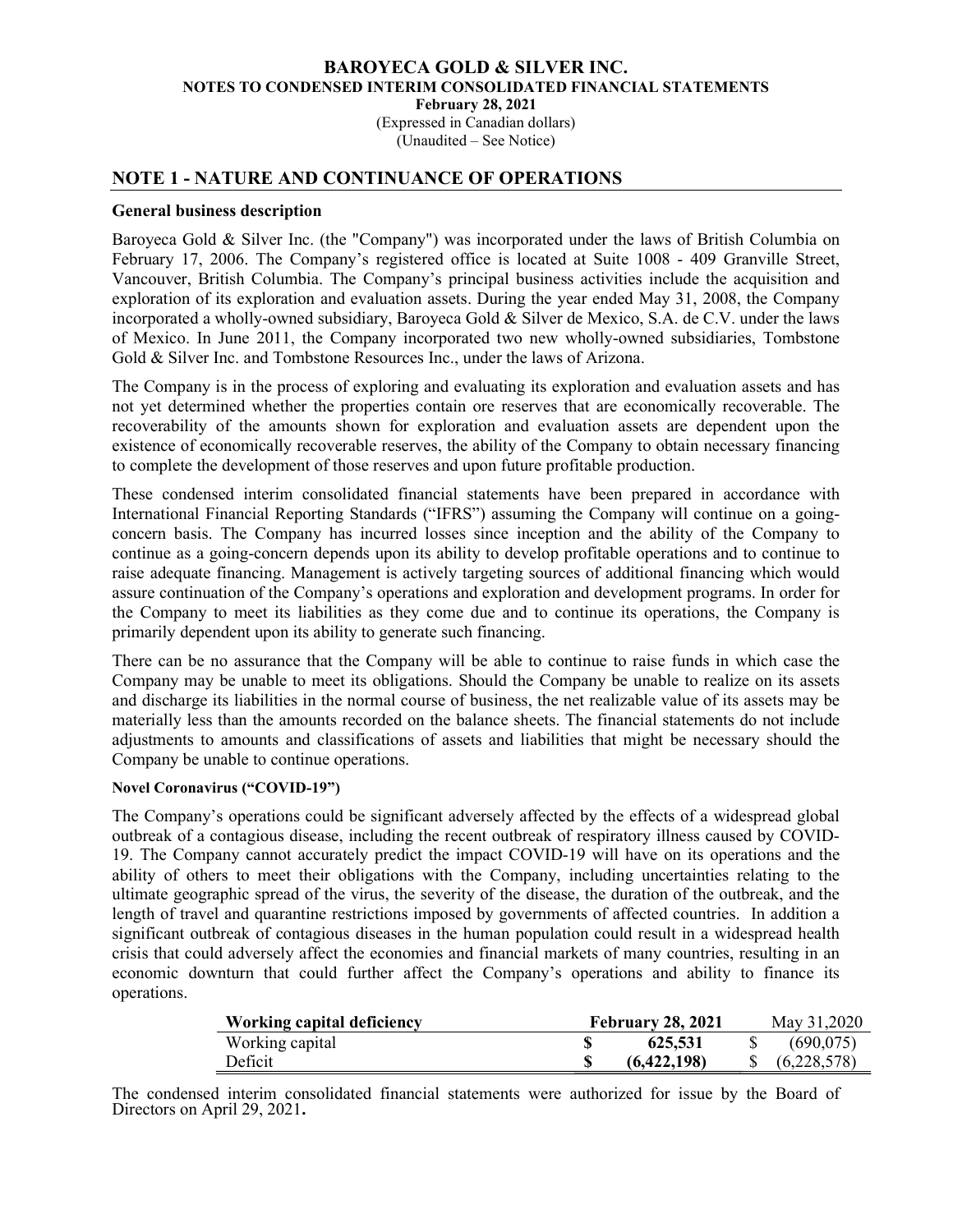(Expressed in Canadian dollars) (Unaudited – See Notice)

# NOTE 2 – BASIS OF PREPARATION

### Statement of Compliance and Conversion to IFRS

These consolidated financial statements have been prepared in accordance with International Financial Reporting Standards ("IFRS), as issued by the International Accounting Standards Board ("IASB") and Interpretations of the IFRS Interpretations Committee ("IFRIC").

The consolidated financial statements have been prepared on the historical cost basis except for certain financial instruments, which are measured at fair value, as explained in the accounting policies set out in Note 3. In addition, these consolidated financial statements have been prepared using the accrual basis of accounting, except for certain cash flow information.

### Principles of Consolidation

These consolidated financial statements include the accounts of the Company and its wholly-owned subsidiary, Boroyeca Gold & Silver de Mexico, S.A. de C.V. (the "Mexican Subsidiary"). All intercompany transactions were eliminated upon consolidation.

The accounts for Tombstone Gold & Silver Inc. and Tombstone Resources Inc. (collectively the "US Subsidiaries") had been deconsolidated from the consolidated financial statements for its year ended May 31, 2020 as the Company had entered into agreements subsequent to the year end to dispose of these US Subsidiaries. On September 25, 2020, in settlement of an outstanding loan for which the shares of these US subsidiaries had been provided as security, the Company transferred the shares of the US subsidiaries to the lender in settlement of the outstanding debt. See also Note 11 - Loan Payable herein. The Company has deconsolidated the US Subsidiaries as of May 31, 2020 and reclassified these investments as Investments to be Disposed Of. The Company also wrote down these investments to its nominal value of \$2 during the year ended May 31, 2020.

#### Use of Estimates and Significant Accounting Judgements

The preparation of consolidated financial statements in accordance with IFRS often requires management to make estimates about and apply assumptions or subjective judgment to future events and other matters that affect the reported amounts of the Company's assets, liabilities, expenses and related disclosures. Assumptions, estimates and judgments are based on historical experience, expectations, current trends and other factors that management believes to be relevant at the time at which the Company's consolidated financial statements are prepared.

Management reviews, on a regular basis, the Company's accounting policies, assumptions, estimates and judgments in order to ensure that the consolidated financial statements are presented fairly and in accordance with IFRS.

Critical accounting estimates and judgments are those that have a significant risk of causing material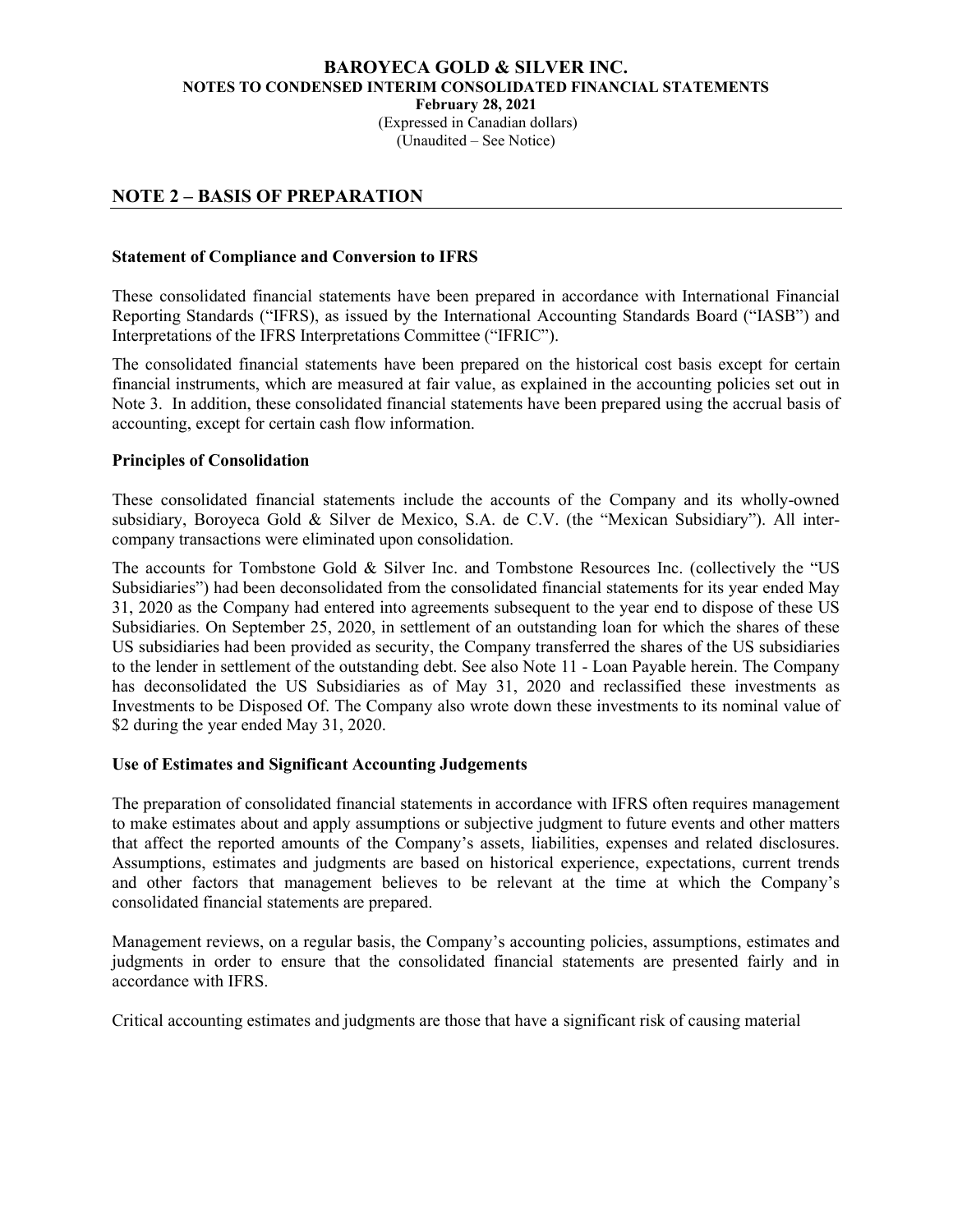(Expressed in Canadian dollars) (Unaudited – See Notice)

# NOTE 2 – BASIS OF PREPARATION – CONT'D

### Use of Estimates and Significant Accounting Judgements - Cont'd

adjustment and are often applied to matters or outcomes that are inherently uncertain and subject to change. As such, management cautions that future events often vary from forecasts and expectations and that estimates routinely require adjustment.

Management considers the following areas to be those where critical accounting policies affect the significant judgments and estimates used in the preparation of the Company's consolidated financial statements.

### Critical judgments in applying accounting policies

The preparation of these consolidated financial statements requires management to make judgments regarding the going concern of the Company, as discussed in Note 1, as well as the determination of functional currency. The functional currency is the currency of the primary economic environment in which an entity operates. The functional currency of the Company and its Mexican Subsidiary has been determined to be the Canadian dollar. Effective June 1, 2013, the Company has determined that the functional currency of its US subsidiaries is the United States dollar.

### Significant Estimates

### Carrying value and recoverability of exploration and evaluation assets

The carrying amount of Company's exploration and evaluation assets does not necessarily represent present or future values, and the Company's exploration and evaluation assets have been accounted for under the assumption that the carrying amount will be recoverable. Recoverability is dependent on various factors, including the discovery of economically recoverable reserves, the ability of the Company to obtain the necessary financing to complete the development and upon future profitable production or proceeds from the disposition of the mineral properties themselves. Additionally, there are numerous geological, economic, environmental and regulatory factors and uncertainties that could impact management's assessment as to the overall viability of its properties or to the ability to generate future cash flows necessary to cover or exceed the carrying value of the Company's mineral properties.

To the extent that any of management's assumptions change, there could be a significant impact on the Company's future financial position, operating results and cash flows.

#### Fair value of stock options and warrants

Determining the fair value of warrants and stock options requires judgments related to the choice of a pricing model, the estimation of stock price volatility, the expected forfeiture rate and the expected term of the underlying instruments. Any changes in the estimates or inputs utilized to determine fair value could result in a significant impact on the Company's future operating results or on other components of shareholders' equity.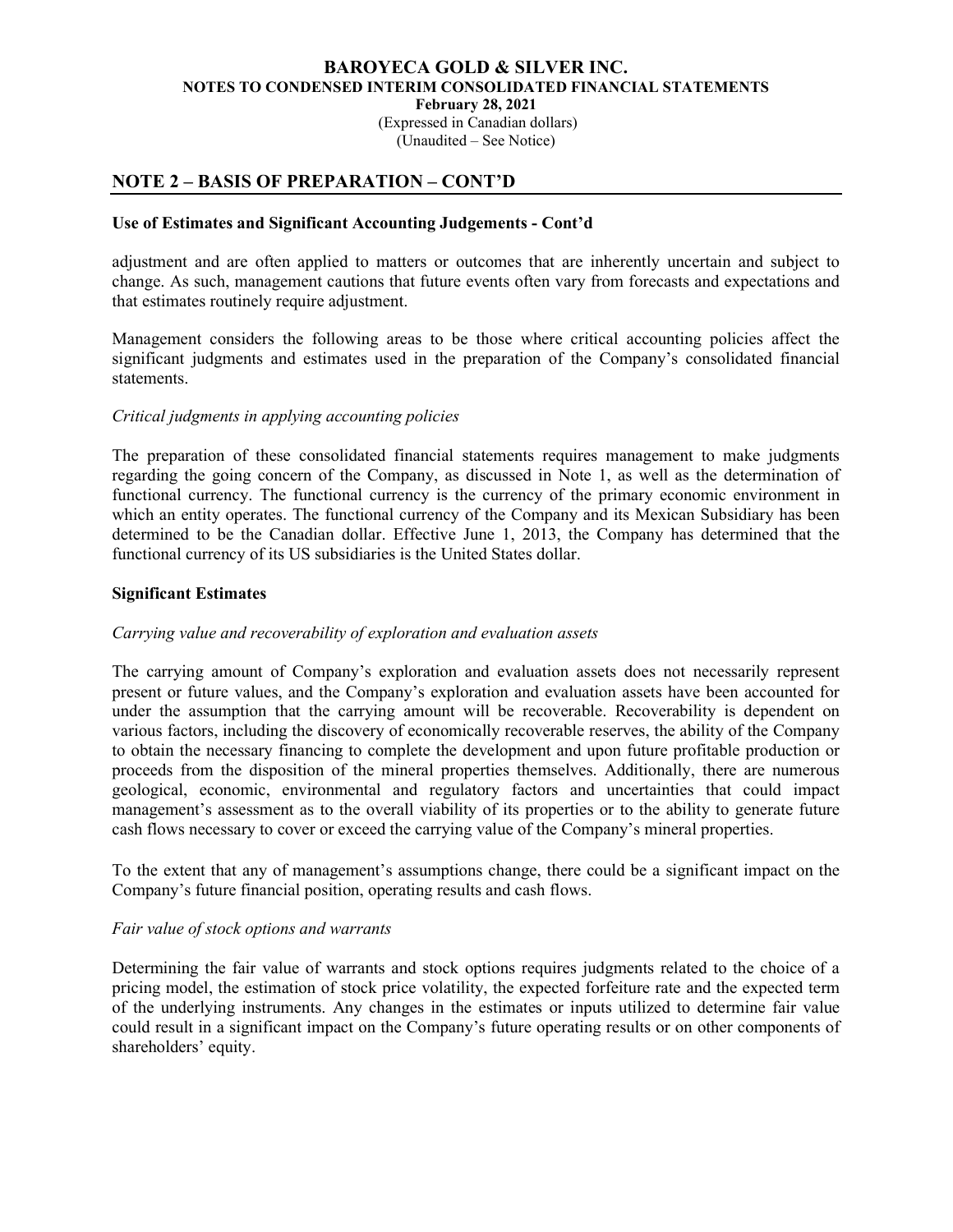(Expressed in Canadian dollars) (Unaudited – See Notice)

# NOTE 2 – BASIS OF PREPARATION – CONT'D

#### Income taxes

The estimation of income taxes includes evaluating the recoverability of deferred tax assets based on an assessment of the Company's ability to utilize the underlying future tax deductions against future taxable income prior to expiry of those deductions. Management assesses whether it is probable that some or all of the deferred income tax assets will not be realized. The ultimate realization of deferred tax assets is dependent upon the generation of future taxable income, which in turn is dependent upon the successful discovery, extraction, development and commercialization of mineral reserves. To the extent that management's assessment of the Company's ability to utilize future tax deductions changes, the Company would be required to recognize more or fewer deferred tax assets, and future income tax provisions or recoveries could be affected.

# NOTE 3 – SIGNIFICANT ACCOUNTING POLICIES

### Foreign currency translation

The functional currency is the currency of the primary economic environment in which the entity operates and has been determined for each entity within the Company. The functional currency of the Company and its Mexican Subsidiary is the Canadian dollar.

Transactions occurring in currencies other than the functional currency of the entity recorded at exchange rates prevailing on the dates of the transactions. At the end of each reporting period, the monetary assets and liabilities that are denominated in foreign currencies are translated at the rate of exchange at the date of the statement of financial position while non-monetary assets and liabilities are translated at historical rates. Revenues and expenses are translated at the exchange rates approximating those in effect on the date of the transactions. Exchange gains and losses arising on translation are included in the statement of operations and comprehensive loss.

#### Cash and cash equivalents

Cash is comprised of cash on hand and demand deposits. Cash equivalents are short-term, highly liquid investments with original maturities of three months or less that are readily convertible to known amounts of cash and which are subject to an insignificant risk of change in value. As at February28, 2021 and May 31, 2020 there were no cash equivalents.

### Equipment

Equipment is recorded at cost less accumulated depreciation and impairment charges. Such cost consists of the purchase price, any costs directly attributable to bringing the equipment to the location and condition necessary for its intended used. Depreciation of equipment is calculated on a straight-line basis over the estimated useful lives as follows:

- mining equipment: 5 to 15 years
- Office equipment: 5 years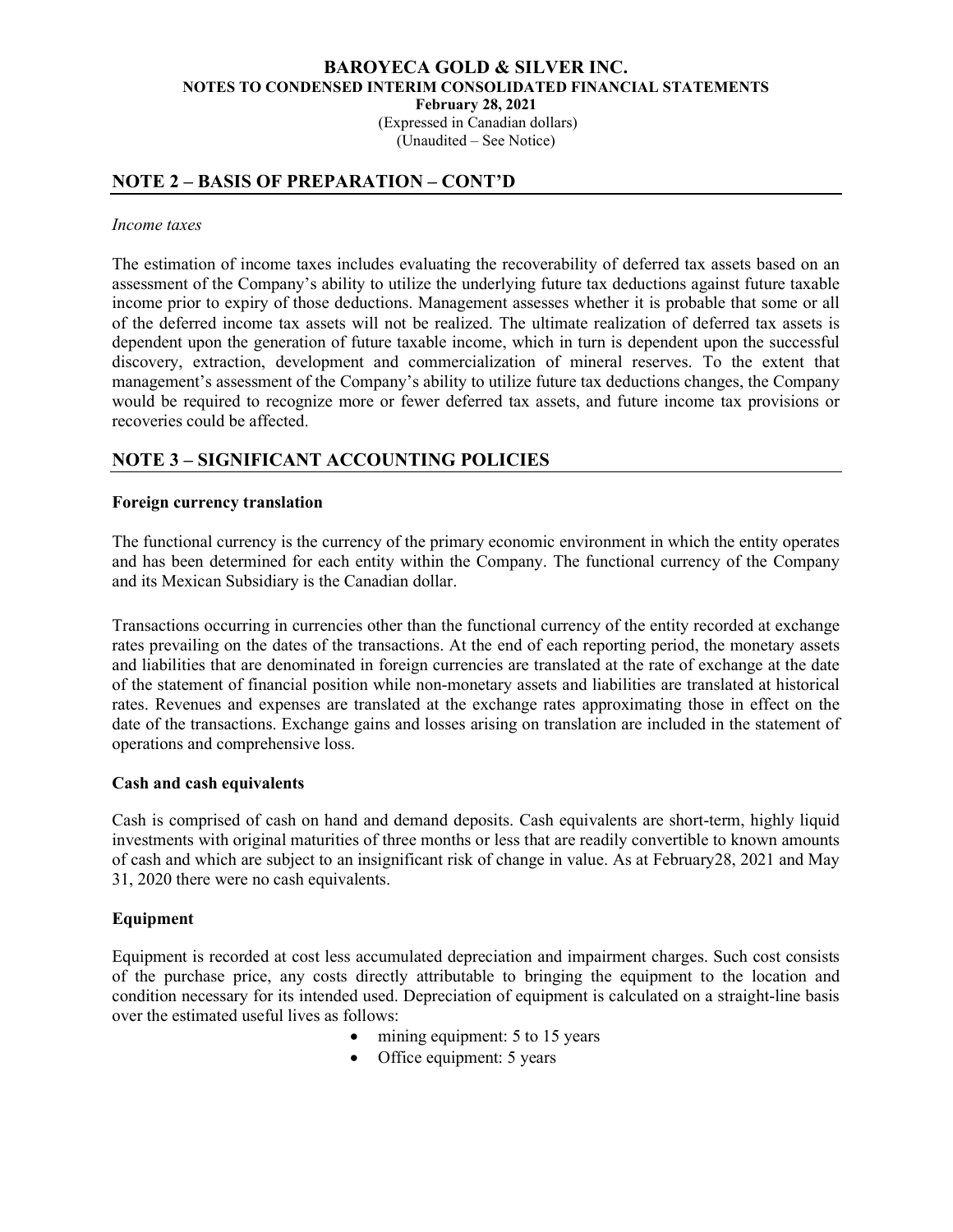#### BAROYECA GOLD & SILVER INC. NOTES TO CONDENSED INTERIM CONSOLIDATED FINANCIAL STATEMENTS February 28, 2021 (Expressed in Canadian dollars)

(Unaudited – See Notice)

# NOTE 3 – SIGNIFICANT ACCOUNTING POLICIES – CONT'D

### Equipment - Cont'd

The assets' residual values, useful lives and methods of depreciation are reviewed at each financial year end and adjusted if appropriate.

### Exploration and evaluation assets

Costs incurred before the Company has obtained the legal rights to explore an area are expensed as incurred. All costs related to the acquisition, exploration and evaluation of exploration and evaluation assets are capitalized by property. If economically recoverable ore reserves are developed, capitalized costs of the related property are reclassified as resource assets and amortized using the unit of production method. When a property is abandoned, all related costs are written off to operations. If, after management review, it is determined that the carrying amount of a resource property is impaired, that property is written down to its estimated net realizable value. A resource property is reviewed for impairment at each financial statement date or whenever events or changes in circumstances indicate that its carrying amount may not be recoverable. Interest on borrowings incurred to finance resource assets is capitalized until the asset is capable of carrying out its intended use.

From time to time the Company may acquire or dispose of a resource property pursuant to the terms of an option agreement. As the options are exercisable entirely at the discretion of the optionee, the amounts payable or receivable are not recorded. Option payments are recorded as property costs or recoveries when the payments are made or received.

The amounts shown for resource properties do not necessarily represent present or future values. Their recoverability is dependent upon the discovery of economically recoverable reserves, the ability of the Company to obtain the necessary financing and permitting to complete the development and future profitable production or proceeds from the disposition thereof.

Revenues from saleable material produced during the exploration phase are applied as a reduction to capitalized exploration and evaluation assets.

### Provision for environmental rehabilitation

The Company recognizes liabilities for statutory, contractual, constructive or legal obligations associated with the retirement of property and equipment, or site closure or reclamation activities when those obligations result from the acquisition, construction, development or normal operation of the assets. The net present value of future rehabilitation cost estimates arising from site preparation work is capitalized to exploration and evaluation assets along with a corresponding increase in the rehabilitation provision in the year incurred. Discount rates using a pre-tax rate that reflect the time value of money are used to calculate the net present value. The rehabilitation asset is depreciated on the same basis as resource assets.

The Company's estimates of reclamation costs could change as a result of changes in regulatory requirements, discount rates and assumptions regarding the amount and timing of the future expenditures. These changes are recorded directly to resource assets with a corresponding entry to the rehabilitation provision. The Company's estimates are reviewed annually for changes in regulatory requirements, discount rates, effects of inflation and changes in estimates.

For the periods presented, the Company has determined that it has no significant provision for environmental rehabilitation.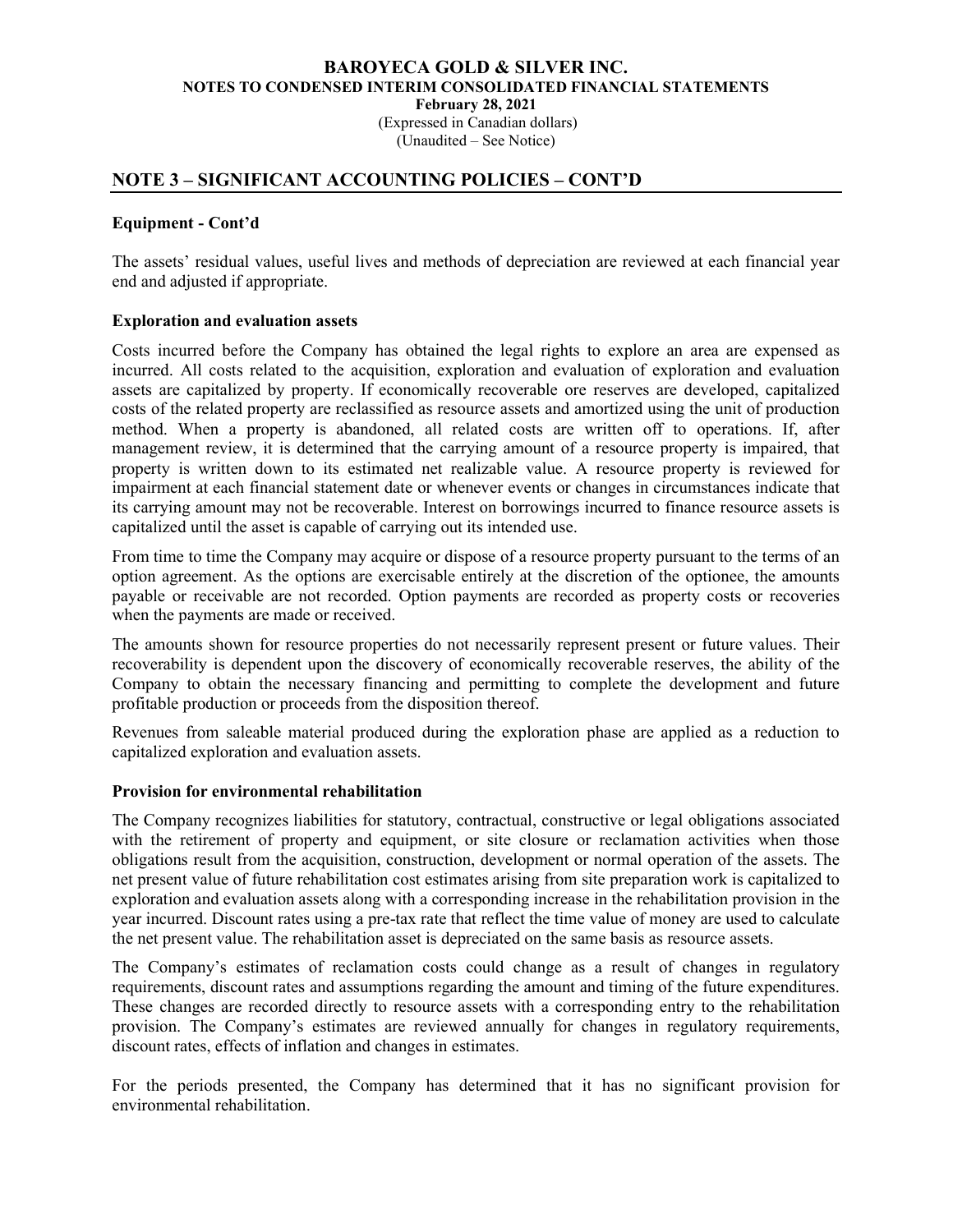#### BAROYECA GOLD & SILVER INC. NOTES TO CONDENSED INTERIM CONSOLIDATED FINANCIAL STATEMENTS February 28, 2021 (Expressed in Canadian dollars)

(Unaudited – See Notice)

# NOTE 3 – SIGNIFICANT ACCOUNTING POLICIES – CONT'D

### Impairment

The Company reviews and evaluates its property, including exploration and evaluation assets, and equipment for indications of impairment when events or changes in circumstances indicate that the related carrying amount may not be recoverable or at least at the end of each reporting period. The asset's recoverable amount is estimated if an indication of impairment exists.

Impairment loss is recognized when the carrying amount of an asset exceeds its recoverable amount. For an asset that does not generate largely independent cash inflows, the recoverable amount is determined for the cash- generating unit to which the asset belongs. The cash-generating unit is the smallest identifiable group of assets that generates cash inflows that are largely independent of the cash inflows of other assets or groups of assets. Future cash flows are estimated based on expected future production, commodity prices, operating costs and capital costs.

The recoverable amount is the greater of the asset's fair value less costs to sell and value in use. In assessing value in use, the estimated future cash flows are discounted to their present value using a pretax discount rate that reflects the current market assessment of the time value of money and the risks specific to the asset.

Impairment losses reducing the carrying value to the recoverable amount are recognized in profit and loss. An impairment loss is reversed if there is an indication that there has been a change in the estimates used to determine the recoverable amount. An impairment loss is reversed only to the extent that the asset's carrying amount does not exceed the carrying amount that would have been determined, net of depreciation, if no impairment loss had been recognized.

### Share-based payments

The Company grants stock options to acquire common shares of the Company to directors, officers, employees and consultants. An individual is classified as an employee when the individual is an employee for legal or tax purposes, or provides services similar to those performed by an employee.

The fair value of stock options is measured on the date of grant, using the Black-Scholes option pricing model, and is recognized over the vesting period of options granted as both share-based compensation expense and reserves. Consideration paid for the shares on the exercise of stock options is credited to capital stock, and the reserve account is reduced. The share-based compensation expense includes a forfeiture estimate, which is revised for actual forfeitures in subsequent periods.

In situations where equity instruments are issued to non-employees and some or all of the goods or services received by the entity as consideration cannot be specifically identified, they are measured at fair value of the share-based payment. Otherwise, share-based payments are measured at the fair value of goods or services received.

#### Income taxes

Income tax on profit or loss for the year comprises of current and deferred tax. Current tax is the expected tax paid or payable on the taxable income for the year, using tax rates enacted or substantively enacted at the statement of financial position date, and any adjustment to tax paid or payable in respect of previous years.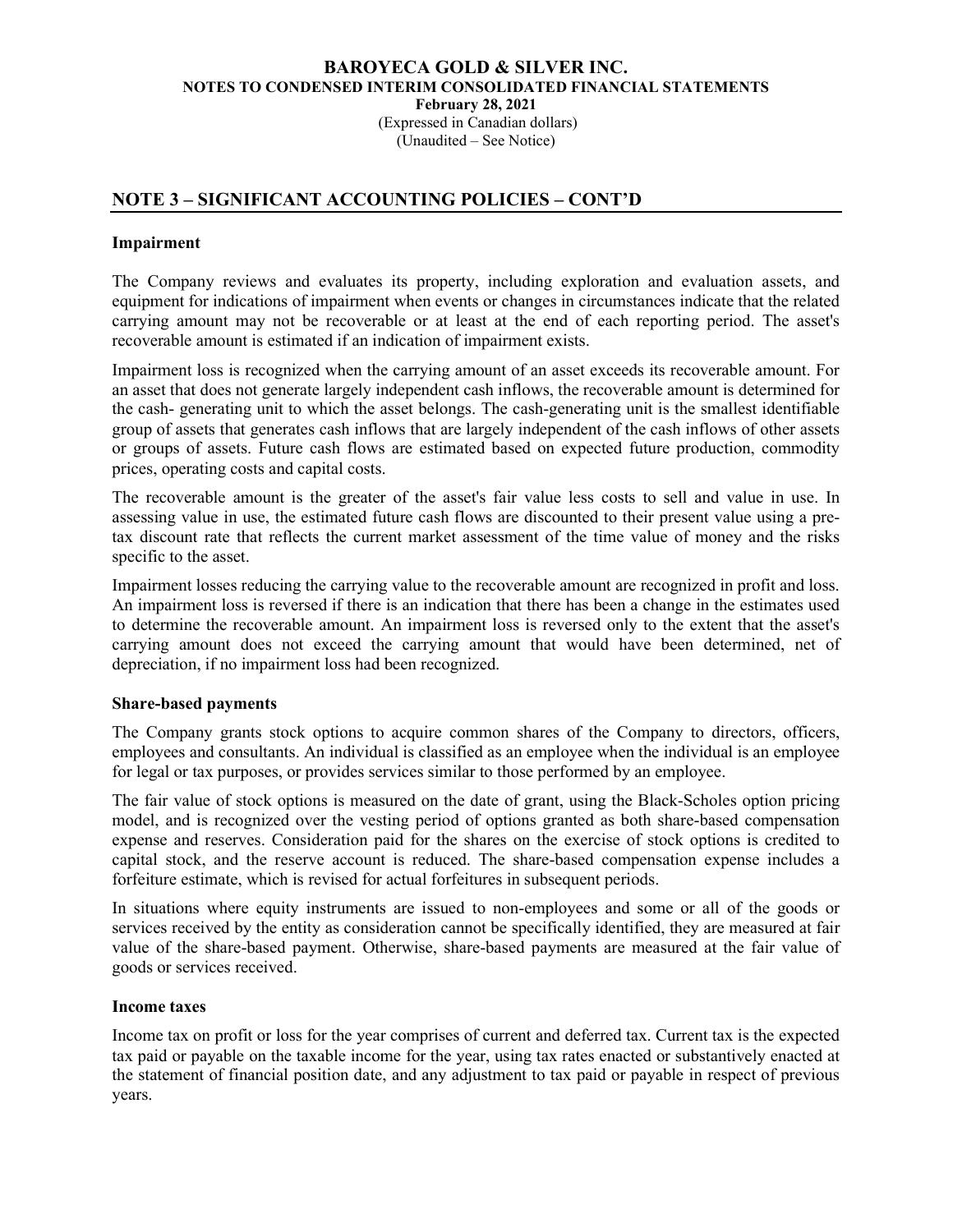(Expressed in Canadian dollars) (Unaudited – See Notice)

### NOTE 3 – SIGNIFICANT ACCOUNTING POLICIES – CONT'D

#### Income taxes – cont'd

Deferred tax is recorded using the liability method, providing for temporary differences between the carrying amounts of assets and liabilities for financial reporting purposes and the amounts used for taxation purposes.

A deferred tax asset is recognized only to the extent that it is probable that future taxable profits will be available against which the asset can be utilized. Deferred tax assets are reduced to the extent that it is no longer probable that the related tax benefit will be realized. The effect on deferred tax assets and liabilities of a change in income tax rates is recognized in the period that includes the date of the enactment or substantive enactment of the change. Deferred tax assets and liabilities are presented separately except where there is a right of set-off within fiscal jurisdictions.

#### Earnings (loss) per share

Basic loss per share is computed by dividing the loss for the period by the weighted average number of common shares outstanding during the period.

For diluted per share computations, assumptions are made regarding potential common shares outstanding during the period. The weighted average number of common shares is increased to include the number of additional common shares that would be outstanding if, at the beginning of the period, or at time of issuance, if later, all options and warrants are exercised. Proceeds from exercise are used to purchase the Company's common shares at their average market price during the period, thereby reducing the weighted average number of common shares outstanding. If these computations prove to be anti-dilutive, diluted loss per share is the same as basic loss per share.

#### Company as a lessee

A lease is classified at the inception date as a finance lease or an operating lease. A lease that does not transfer substantially all the risks and rewards of ownership of an asset to the Company is classified as an operating lease.

Operating lease payments are recorded as deferred exploration and evaluation expenses on a straight-line basis over the lease term where the leased asset is used for the acquisition exploration and evaluation of exploration and evaluation assets. Otherwise, the lease payments are recognized as an operating expense in the Statement of Operation on a straight-line basis over the lease term.

#### Financial Instruments

IFRS 9, "Financial Instruments" replaces IAS 39, "Financial Instruments: Recognition and Measurement" and is effective for annual periods beginning on or after January 1, 2018. The Company applied the new standard retrospectively as of June 1, 2018. The adoption of IFRS 9 did not result in any change in recognition or measurement of any of the Company's financial instruments on transition.

The new standard contains three principal classification categories for financial assets: measured at amortized cost, fair value through other comprehensive income ("FVOCI") and fair value through profit or loss ("FVTPL"). The previous IAS 39 categories for financial assets of held to maturity, loans and receivables and available for sale have been eliminated. IFRS 9 bases the classification of financial assets on the business model for managing the financial asset and the characteristics of the contractual cash flows. There were no changes to measurement categories for financial liabilities.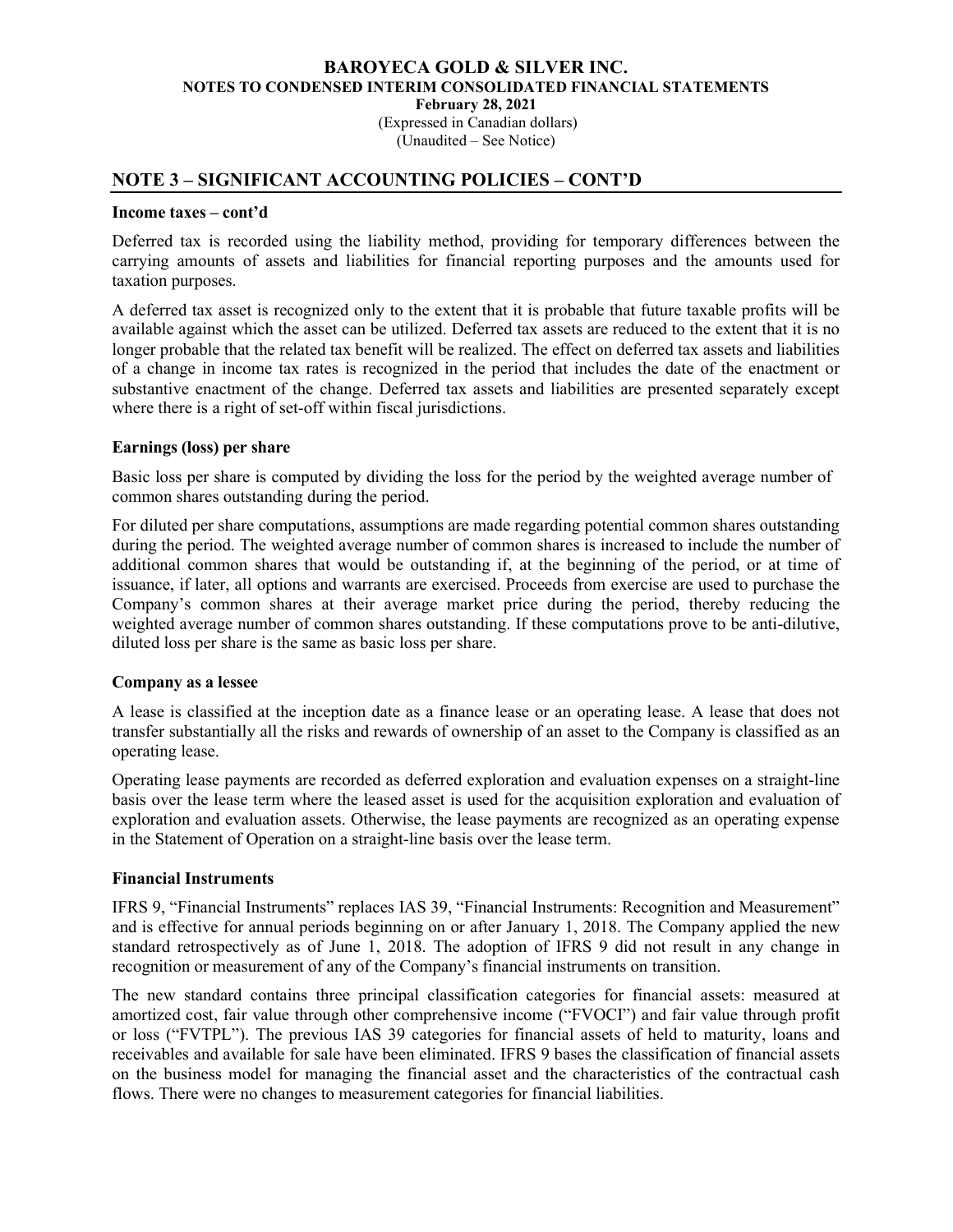(Expressed in Canadian dollars) (Unaudited – See Notice)

# NOTE 3 – SIGNIFICANT ACCOUNTING POLICIES – CONT'D

#### Financial Instruments-cont'd

IFRS 9 also introduces an expected credit loss model for evaluation impairment of financial assets. The credit loss model groups receivables based on similar credit risk characteristics. The expected credit loss model applies to the Company's trade and other receivables.

 The Company has classified its cash as FVTPL. The Company's amounts receivable and due from related parties are classified as amortized cost. The Company's accounts payable and accrued liabilities, due to related parties, advance payable and loan payable are classified as amortized cost.

The Company adopted the new standard on a modified retrospective basis, applying a practical expedient that provides transitional relief to contracts completed before January 1, 2018. The Company has evaluated the impact of applying IFRS 9 and has concluded that the adoption of the standard did not have a material impact on the condensed interim consolidated financial statements.

#### Revenue recognition

Effective April 1, 2018, the Company adopted IFRS 15, "Revenue from Contracts with Customers". IFRS 15 establishes a single, five-step model to be applied to all contracts with customers and two approaches to recognizing revenue; at a point in time or over time. The standard requires an entity to recognize revenue that reflects the transfer of goods and services for the amount it expects to receive when control has been transferred to the customer.

The Company adopted the new standard on a modified retrospective basis, applying a practical expedient that provides transitional relief to contracts completed before January 1, 2018. The Company has evaluated the impact of applying IFRS 15, and has concluded that the adoption of the standard did not have a material impact on the condensed interim consolidated financial statements.

#### Fair value hierarchy

The Company uses the following hierarchy for determining and disclosing the fair value of the financial instruments by valuation technique:

- i) Level 1– Applies to assets or liabilities for which there are quoted prices inactive markets for identical assets or liabilities.
- ii) Level 2– Applies to assets or liabilities for which there are inputs other than quoted prices included in Level 1 that are observable for the asset or liability, either directly such as quoted prices for similar assets or liabilities inactive markets or indirectly such as quoted prices for identical assets or liabilities in markets within sufficient volume or infrequent transactions.

iii)Level 3–Applies to assets or liabilities for which there are unobservable market data.

Cash and the short-term deposit have been measured at fair value using Level 1 inputs.

#### Comprehensive income (loss)

Comprehensive income (loss) consists of net income (loss) and other comprehensive income (loss) and represents the change in shareholders' equity which results from transactions and events from sources other than the Company's shareholders. The Company's translation of its US Subsidiaries into Canadian dollars is the only item currently affecting comprehensive income (loss) for the period presented.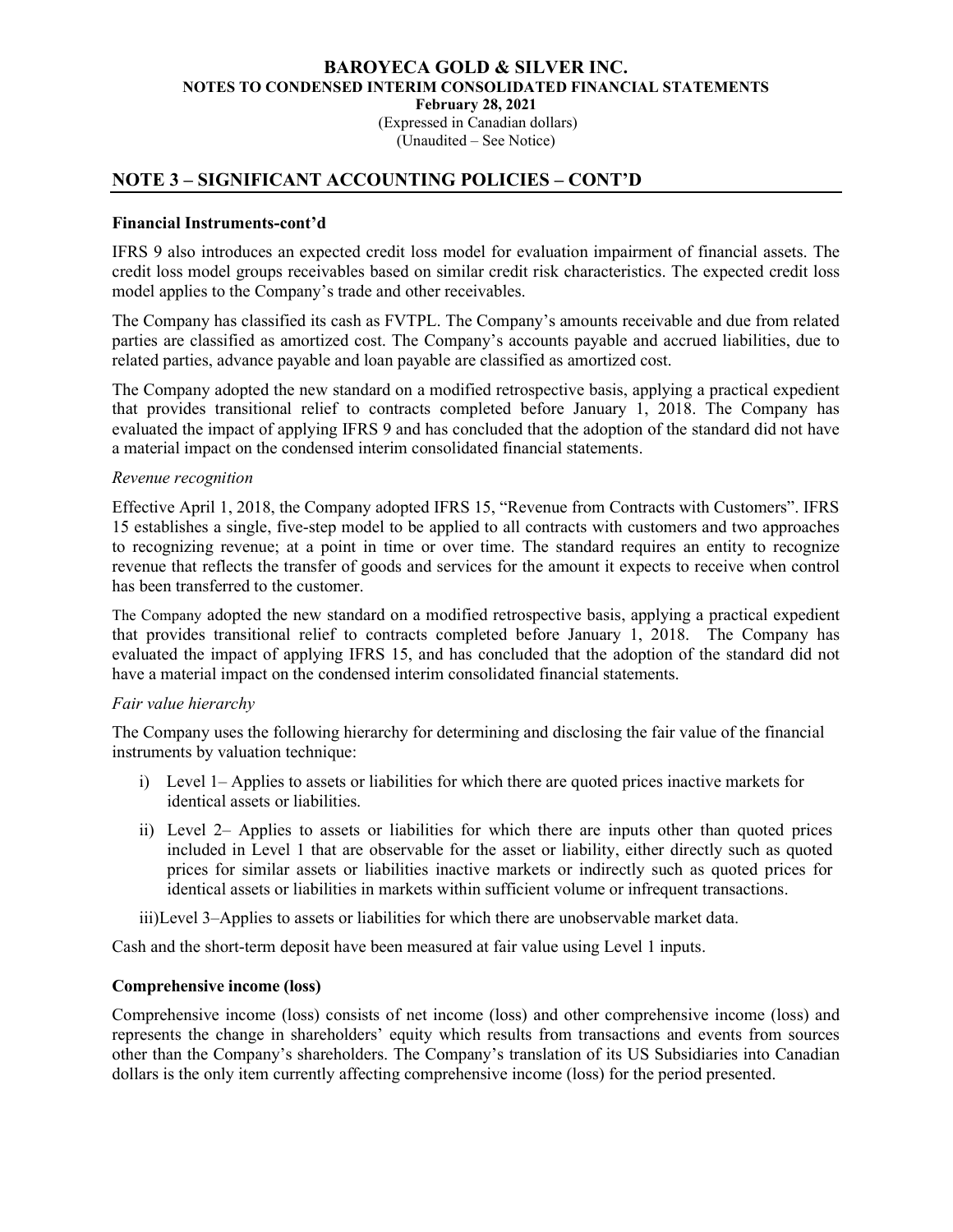(Expressed in Canadian dollars) (Unaudited – See Notice)

# NOTE 3 – SIGNIFICANT ACCOUNTING POLICIES – CONT'D

#### New accounting standards adopted

### IFRS 16 - Leases

The Company has adopted IFRS 16, Leases. IFRS 16 supersedes IAS 17 Leases, IFRIC 4 Determining whether an Arrangement contains a Lease, SIC-15 Operating Leases-Incentives and SIC-27 Evaluating the Substance of Transactions Involving the Legal and Form of a Lease. The standard sets out the principles for the recognition, measurement, presentation and disclosure of leases and requires lessees to recognize most leases on the balance sheet.

The Company adopted IFRS 16 using the modified retrospective method of adoption with the date of initial application of 1 June 2019. Under this method, the standard is applied retrospectively with the cumulative effect of initially applying the standard recognized at the date of initial application. The Company elected to use the transition practical expedient to not reassess whether a contract is, or contains a lease at 1 June 2019. Instead, the Company applied the standard only to contracts that were previously identified as leases applying IAS 17 and IFRIC 4 at the date of initial application. As the leased equipment was included in the deconsolidated US Subsidiaries, the application of IFRS 16, Leases had no impact to the Company's consolidated financial statements.

#### Leases previously accounted for as operating leases

The Company recognized right-of-use assets and lease liabilities for those leases previously classified as operating leases, except for short-term leases and leases of low-value assets. The right-of-use assets for most leases were recognized based on the carrying amount as if the standard had always been applied, apart from the use of incremental borrowing rate at the date of initial application. In some leases, the right-of-use assets were recognized based on the amount equal to the lease liabilities, adjusted for any related prepaid and accrued lease payments previously recognized. Lease liabilities were recognized based on the present value of the remaining lease payments, discounted using the incremental borrowing rate at the date of initial application.

The Company also applied the available practical expedients wherein it:

#### Leases

- Used a single discount rate to a portfolio of leases with reasonably similar characteristics
- Applied the short-term leases exemptions to leases with lease term that ends within 12 months of the date of initial application
- Excluded the initial direct costs from the measurement of the right-of-use asset at the date of initial application
- Used hindsight in determining the lease term where the contract contained options to extend or terminate the lease

#### i. Right-of-use assets

The Company recognizes right-of-use assets at the commencement date of the lease (i.e., the date the underlying asset is available for use). Right-of-use assets are measured at cost, less any accumulated depreciation and impairment losses, and adjusted for any remeasurement of lease liabilities. The cost of right-of-use assets includes the amount of lease liabilities recognized, initial direct costs incurred, and lease payments made at or before the commencement date less any lease incentives received. Right-of-use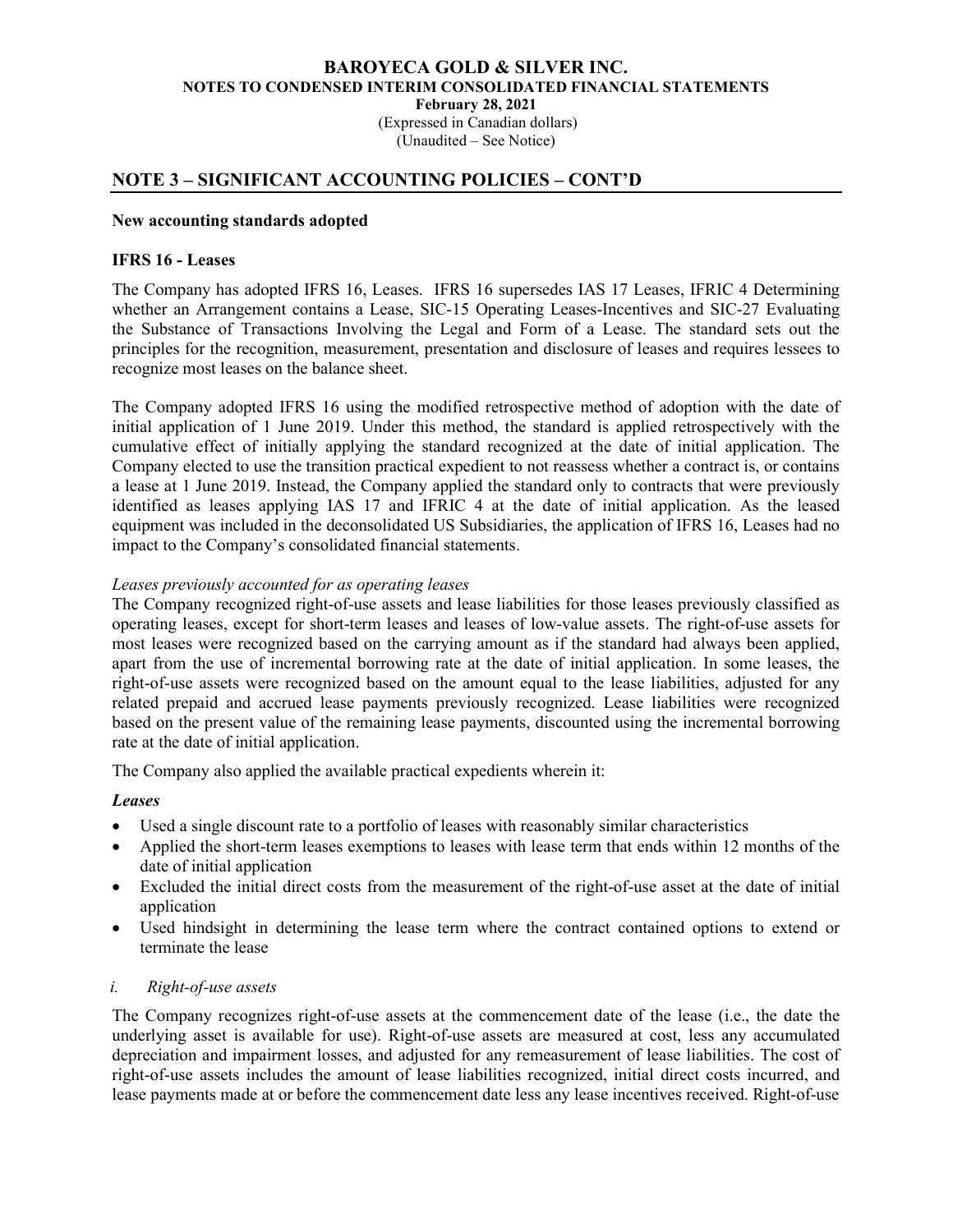(Expressed in Canadian dollars) (Unaudited – See Notice)

# NOTE 3 – SIGNIFICANT ACCOUNTING POLICIES – CONT'D

### IFRS 16 – Leases (continued)

assets are depreciated on a straight-line basis over the shorter of the lease term and the estimated useful lives of the assets. If ownership of the leased asset transfers to the company at the end of the lease term or the cost reflects the exercise of a purchase option, depreciation is calculated using the estimated useful life of the asset.

#### i. Lease liabilities

At the commencement date, the lease liability is measured as the present value of the lease payments that are not paid at that date. The lease payments are discounted using the interest rate implicit in the lease or if that rate cannot readily be determined, the Company's incremental borrowing rate. If the lease terms are subsequently changed, the present value of the lease liability is remeasured using the revised lease terms and applying the appropriate discount rate to the remaining lease payments. The Company recognizes the amount of the remeasurement of the lease liability as an adjustment to the right-of-use asset. However, of the carrying amount of the right-of-use asset is reduced to zero and there is a further reduction in the measurement of the lease liability, the Company recognizes any remaining amount of the remeasurement in profit or loss.

#### Measurement of Lease Receivable

At the commencement of a lease, the Company, if acting in capacity as a lessor, will classify the lease as finance lease and recognize a lease receivable at an amount equal to the net investment in the lease if it transfers substantially all the risks and rewards incidental to ownership of an underlying asset or if the lease is a sublease, by reference to the ROU asset arising from the original lease (the "head lease"). A lease is classified as an operating lease if it does not transfer substantially all the risks and rewards incidental to ownership of an underlying asset or the lease is a short-term lease. Cash received from an operating lease is included in other income in the Company's statement of (loss) income on a straight-line basis over the period the lease. The lease receivable is initially measure at the present value of the lease payments remaining at the lease commencement date, discounted at the interest rate implicit in the lease or the Company's incremental borrowing rate if the lease is a sublease. The lease receivable is subsequently measured at amortized cost using the effective interest rate method, and reduced by the amount received and impairment losses, if any.

# NOTE 4 – EXPLORATION AND EVALUATION ASSETS

#### Tombstone, Arizona

Pursuant to a series of agreements, the Company acquired mining claims located in the state of Arizona and the option to acquire two additional parcels of claims contiguous to the group acquired. The Company paid the vendor US\$250,000 for the group of claims purchased and had the option to purchase the second parcel for US\$180,000 and the third parcel for US\$250,000. In September 2011, the Company paid US\$180,000 to exercise the option on the second parcel of claims.

In connection with the option for the third parcel, the Company paid US\$90,000 during the year end May 31, 2012, with the remaining balance of US\$160,000 to be paid. This date was extended indefinitely upon agreement with the vendor.

The Company agreed to issue to the Optionor, as additional consideration, 100,000 common shares upon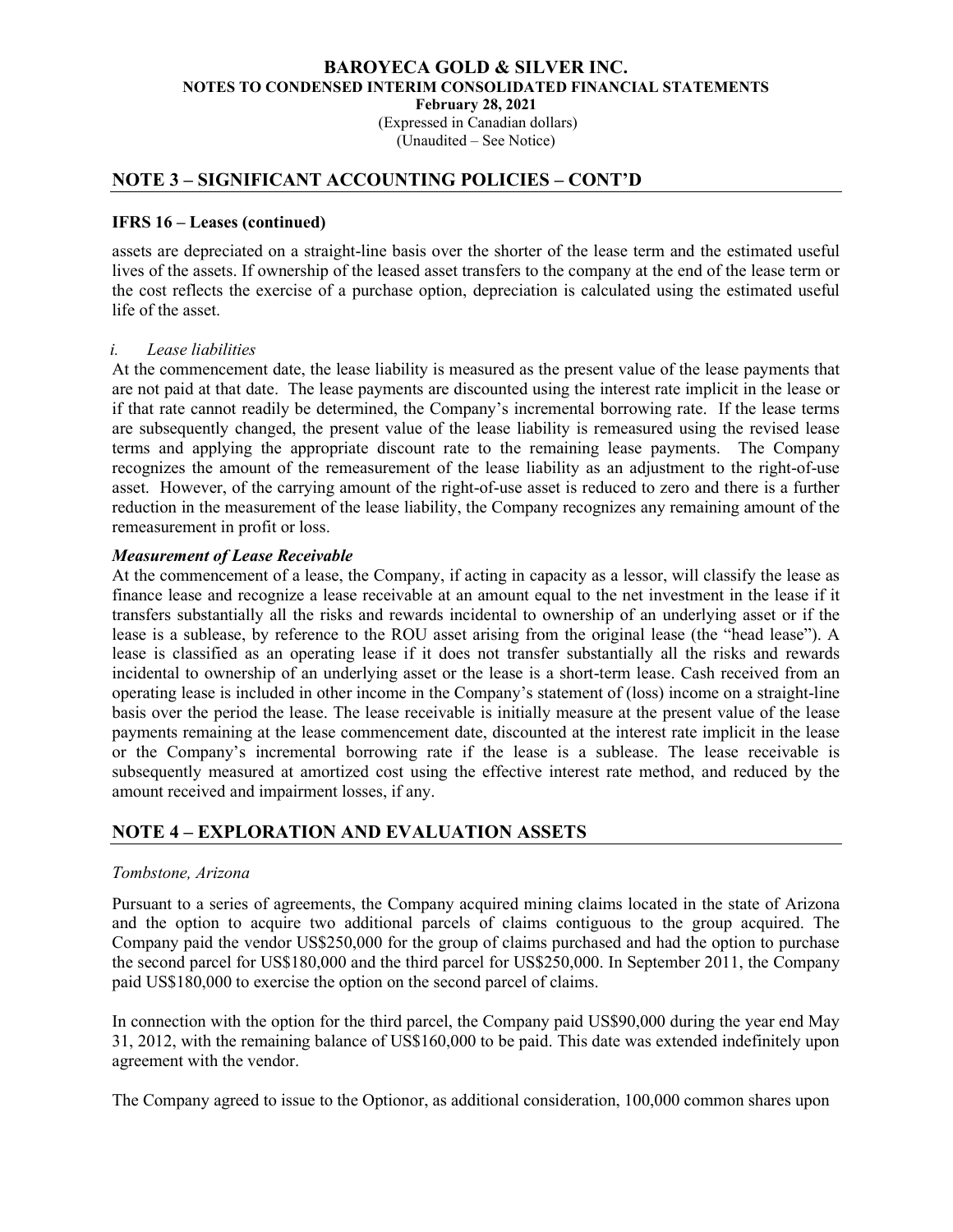### BAROYECA GOLD & SILVER INC. NOTES TO CONDENSED INTERIM CONSOLIDATED FINANCIAL STATEMENTS February 28, 2021 (Expressed in Canadian dollars)

(Unaudited – See Notice)

# NOTE 4 – EXPLORATION AND EVALUATION ASSETS – CONT'D

closing of the purchase and sale of the third parcel of claims. The share issuance will be subject to acceptance for filing by the TSX Venture Exchange.

In conjunction with the acquisition of the claims, the Company agreed to purchase a number of pieces of equipment and an office facility located on the properties that had been used in operations carried out by the vendor for a total of US\$170,000(paid during the year ended May 31, 2012).

The Company also has agreed to pay a finder's fee of up to 390,000 common shares, of which 265,000 were issued in the year ended May 31, 2012, to an individual for introductions and assistance provided to the Company with respect to this acquisition (Note 6). The remaining common shares will be issued to the finder at completion of above mentioned purchase agreement.

To carry out the above property and equipment acquisitions, the Company incorporated two new whollyowned subsidiary companies in Arizona in June 2011 to hold the assets acquired, namely, Tombstone Gold & Silver Inc. and Tombstone Resources Inc. (the "Tombstone Subsidiaries".

During the year ended May 31, 2018, the company entered into an option agreement with Aztec Mineral Corp. ("Aztec") whereby Aztec can acquire a 75% interest in the Tombstone mineral properties held by the Company. To earn an interest in the property, Aztec must incur exploration expenditures of CAD \$1,000,000 on the property, make cash payments totalling CAD \$100,000 and issue 1,000,000 Aztec common shares to the Company over a three year period.

In 2013, the Company entered into a loan agreement to acquire equipment for its Tombstone operations. The lender required security for the loan and the Company agreed to put up the shares of the Tombstone Subsidiaries as security for the loan. (See Note 11 herein.) The Company was unable to pay the loan when due and on September 25, 2020 the shares of the Tombstone Subsidiaries were transferred to the lender in settlement of the outstanding debt.

### Colombia, South America

During the period, the company has entered into 2 option agreements with Malabar Gold Corp ("Malabar") whereby Baroyeca can acquire 100% interest in two mineral properties (Santa Barbara and Falan Property) located in Columbia, South America, along with all of the machinery, equipment, surface rights, license, permits, data and records relating to the properties and held by Malabar.

To earn a 100% interest in the property, the company must complete the following:

Santa Barbara Property

The Company must make cash payments of \$1,750,000 (\$450,000 paid), issue 7,000,000 (3,500,000 issued) Baroyeca common shares and must incur expenditures of \$500,000 on the property over a three year period.

Atocha Property (Formerly known as Falan proprety)

The Company must make cash payment of \$1,050,000 (\$250,000 paid) and issue 5,000,000 (2,500,000 issued) Baroyeca common shares over a three year period.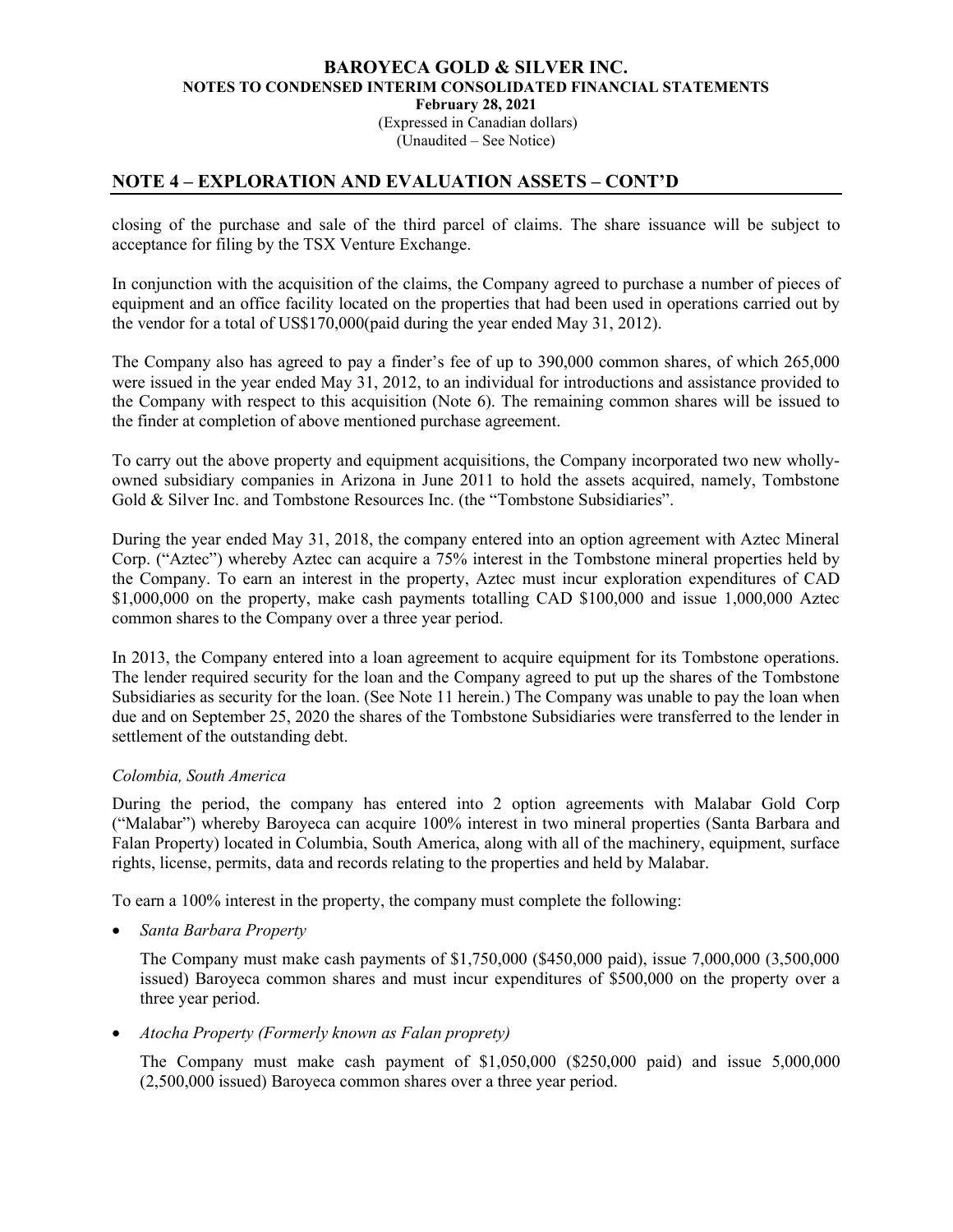(Expressed in Canadian dollars) (Unaudited – See Notice)

# NOTE 4 – EXPLORATION AND EVALUATION ASSETS – CONT'D

Total expenditures on the Company's mineral properties are as follows:

|                                                         | Tombstone, AZ | Columbia, SA | <b>Total</b>               |
|---------------------------------------------------------|---------------|--------------|----------------------------|
| <b>Balance, May 31, 2019</b>                            | \$<br>500,000 | \$           | \$<br>500,000              |
| <b>Additions</b>                                        |               |              |                            |
| Consulting                                              | 45,497        |              | 45,497                     |
| Contract wages                                          | 85,050        |              | 85,050                     |
| Equipment rental and repair                             | 26,072        |              | 26,072                     |
| <b>Equipment</b> lease                                  | 79,413        |              | 79,413                     |
| Permit, title search and taxes                          | 783           |              | 783                        |
| Travel and accommodation                                | 22,011        |              | 22,011                     |
| Vehicle repairs and maintenance                         | 19,395        |              | 19,395                     |
| Deposit received from option                            | (28,677)      |              | (28, 677)                  |
| Recovery                                                | (162, 392)    |              | (162,392)                  |
| <b>Impairment Loss</b>                                  | (319, 644)    |              | (319, 644)                 |
| Effect of foreign currency translation                  | 12,492        |              | 12,492                     |
| Deconsolidation                                         | (280,000)     |              | (280,000)                  |
| Total acquisition and exploration costs during the year | 500,000       |              | 500,000                    |
| <b>Balance, May 31, 2020</b>                            | \$            | \$           | \$                         |
| <b>Additions</b>                                        |               |              |                            |
|                                                         |               |              |                            |
| Acquisition cost                                        |               | 2,380,000    | 2,380,000                  |
| Consulting                                              |               | 39,314       | 39,314                     |
| Camp exploration and constructions                      |               | 30,970       | 44,517                     |
| Equipment, tools and materials                          |               | 8,344        | 8,344                      |
| Lease                                                   |               | 350          | 350                        |
| License, Dues and legal fees                            |               | 14,974       | 14,974                     |
| Repairs and maintenance                                 |               | 1,911        | 1,911                      |
| Travel                                                  |               | 2,001        | 2,001                      |
| Wages and benefits                                      |               | 14,265       | 14,265                     |
| Recovery                                                |               | (17,588)     | (17,588)                   |
| Total acquisition and exploration costs during the year |               | 2,474,541    | 2,474,541                  |
| Balance, February 28, 2021                              | \$            | \$2,474,541  | $\frac{1}{2}$<br>2,474,541 |

As of May 31, 2020, the Company deconsolidated the US Subsidiaries and as a result, the amount of total exploration and evaluation assets has become \$Nil.

#### Title to mineral properties

Title to mineral properties involves certain inherent risks due to the difficulties of determining the validity of certain mineral titles as well as the potential for problems arising from the frequently ambiguous conveyancing history characteristic of many mineral properties. The Company has investigated title to all of its mineral properties and, to the best of its knowledge, title to all of its properties is in good standing.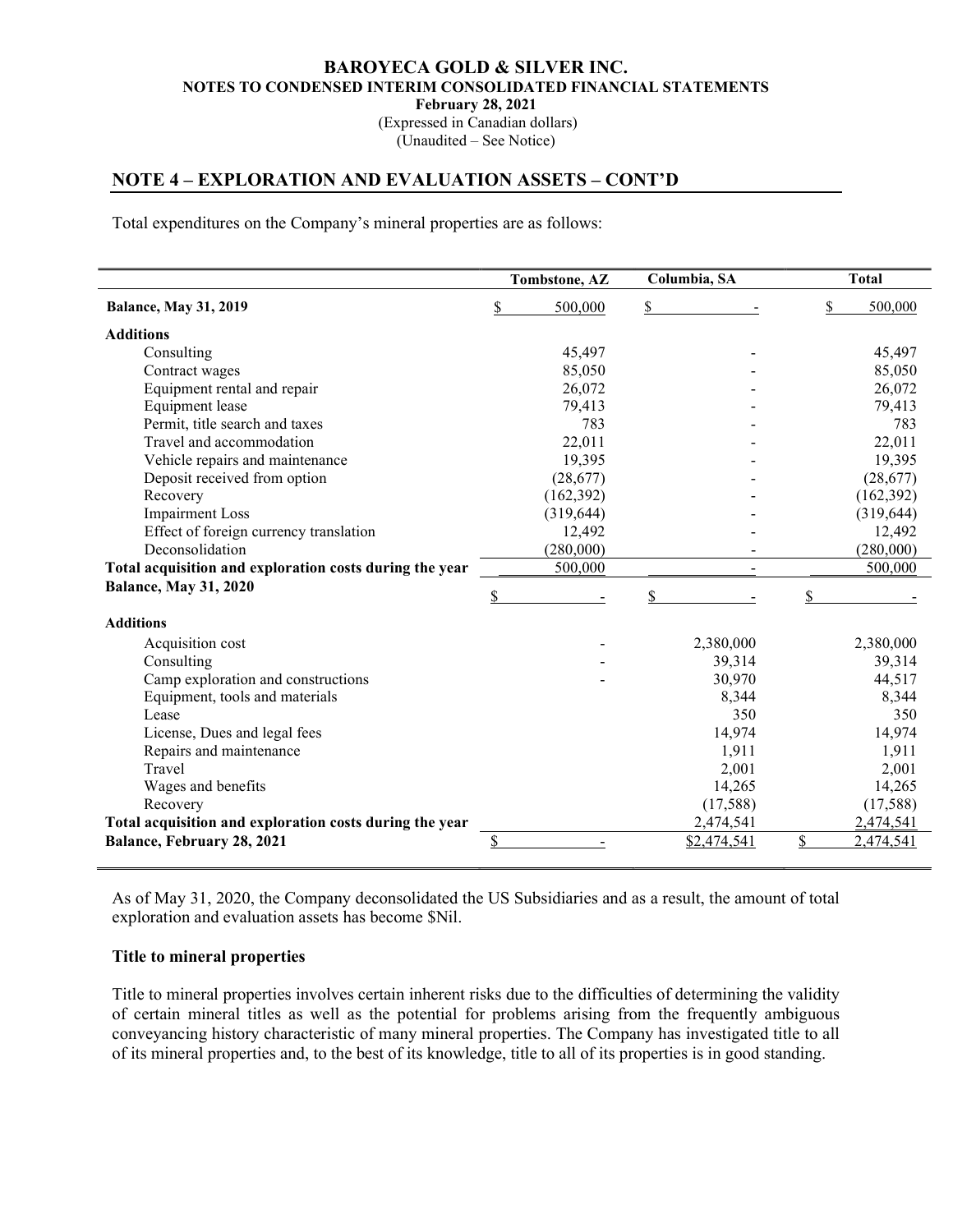(Expressed in Canadian dollars) (Unaudited – See Notice)

# NOTE 5 – CAPITAL STOCK

Authorized: An unlimited number of common shares without par value

During the nine months period ended February 28, 2021 the company entered into the following transactions raising a total of \$4,546,500 in working capital:

- 2,000,000 common shares at \$0.05 per share were issued for private placements raising \$100,000 in working capital
- 3,000,000 units of securities at \$0.0825 per unit were issued for a private placement raising \$247,000 in working capital, each unit consisting of one common share and one non-transferable share purchase warrant (a "Warrant"), with each such Warrant entitling the holder to acquire one additional common share of the Company at a price of \$0.165 per share for a period of two years.
- 6,000,000 common shares at \$0.0825 per share were issued for a debt settlement.
- 6,000,000 common shares at \$0.28 per share were issued for the acquisition of options on two mineral properties situated in Colombia, South America from Malabar Gold Corp., a British Columbia company.
- 9,200,000 units of securities at \$0.22 per unit were issued for a private placement raising \$2,024,000 in working capital for the Company, each unit consisting of one common share and one nontransferable share purchase warrant (a "Warrant"), with each such Warrant entitling the holder to acquire one additional common share of the Company at a price of \$0.30 per share for a period of two years.

During the year ended May 31, 2020, the Company received TSX Venture Exchange approval to consolidate its common shares on June 25, 2019 on the basis of one new common share for every 10 existing common shares of the Company. The consolidation of shares had been reflected retrospectively in these consolidated financial statements.

### Stock Options and Warrants

The Board of Directors is authorized, pursuant to the Company's Stock Option Plan, to grant options to directors, officers, consultants or employees to acquire up to 10% of issued and outstanding common shares. The exercise price of options granted shall not be less than the price permitted by any stock exchange on which the common shares are then listed or other regulatory body having jurisdiction. The options can be granted for a maximum term of 5 years and are subject to such vesting terms and conditions as may be specified by the Board of Directors.

The award of stock options is at the discretion of the Board of Directors. The Company has no formal objectives or criteria and relies on the recommendations of the Board of Directors.

As at February 28, 2021 and May 31, 2020, The Company has no stock options outstanding.

A summary of the status of the Company's warrants as at February 28, 2021 and changes during the year is presented below:

|                                      | <b>Exercise Price</b> | <b>Expiry Date</b> | <b>No. of Warrants</b> |
|--------------------------------------|-----------------------|--------------------|------------------------|
| Balance at May 31, 2020              |                       |                    | -                      |
|                                      | \$0.1685              | 28/09/22           | 3,000,000              |
|                                      | \$0.30                | 14/01/23           | 8,343,089              |
|                                      | \$0.30                | 25/01/23           | 856,911                |
| <b>Outstanding February 28, 2021</b> |                       |                    | 12,200,000             |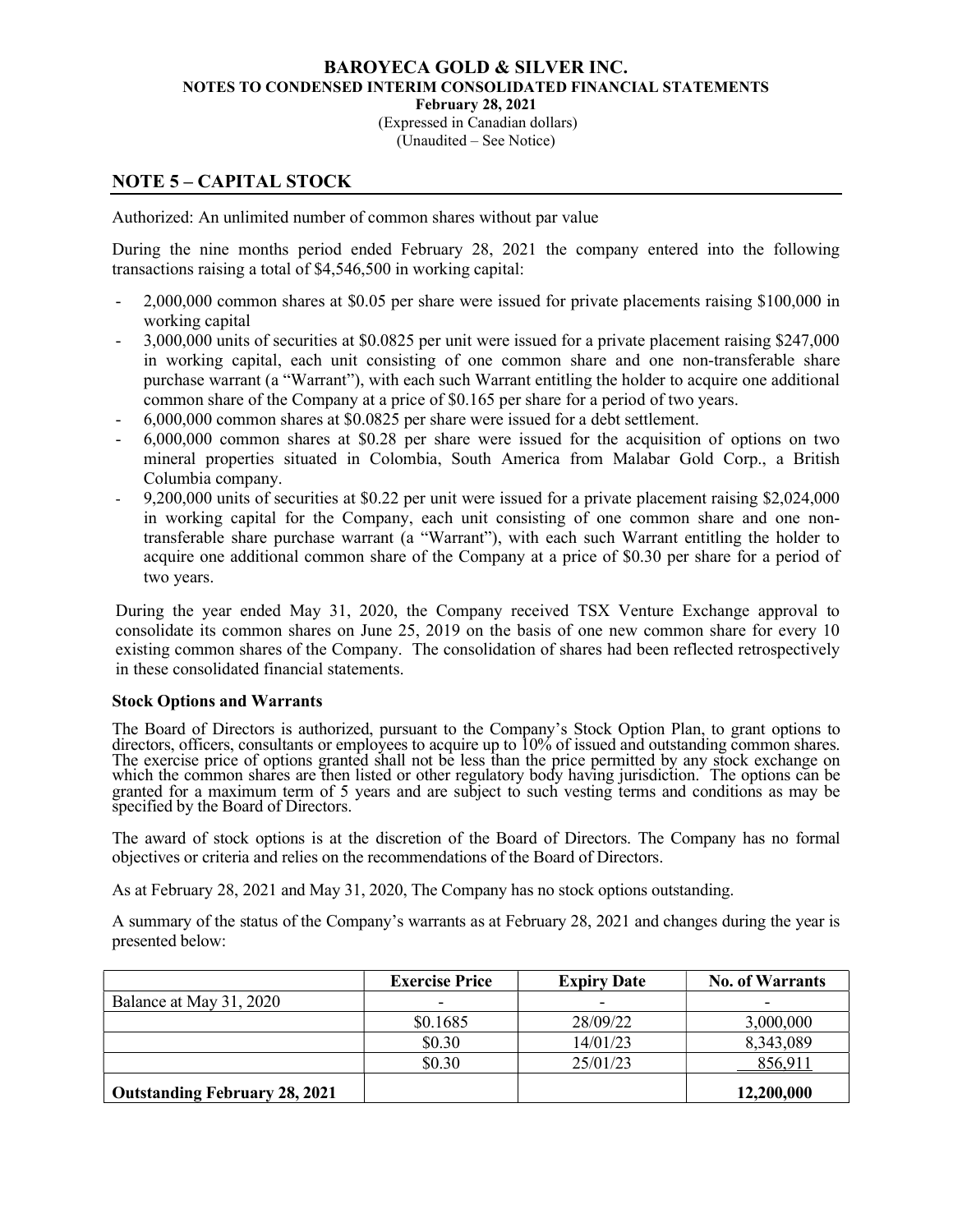#### BAROYECA GOLD & SILVER INC. NOTES TO CONDENSED INTERIM CONSOLIDATED FINANCIAL STATEMENTS February 28, 2021 (Expressed in Canadian dollars) (Unaudited – See Notice)

# NOTE 6 – RELATED PARTY TRANSACTIONS

#### Compensation of key management

Key management includes the Company's directors. Key management compensation for the periods ended February 28, 2021 and February 29, 2020, comprised:

|                 | February 28, | February 29,<br>2020 |  |        |
|-----------------|--------------|----------------------|--|--------|
| Management fees |              | 15,000               |  | 45,000 |

#### Other related party transactions

In addition to the compensation paid to directors, the Company had the following transactions with related parties:

- a) The Company paid or accrued management fees of \$15,000 (February 29, 2020 \$45,000) to a company controlled by a director. As of February 28, 2021, \$15,000 (May 31, 2020 – 99,000) was payable to this company and is included in accounts payable and accrued liabilities. The Company has entered into a debts settlement agreement with this party in July 2020 to settle all existing debts as of May 31, 2020 by issuing 1,200,000 common shares of the Company at \$0.0825 for a total of \$99,000 and forgive the remaining balance of \$378,500 which was included as gain on writing off of debts
- b) The Company incurred legal fees of \$89,878 (February 29, 2020 \$15,950) to a director of the Company. As at February 28, 2021, the Company had a balance payable of \$65,000 (May 31, 2020 - \$99,000) to the director which is included in accounts payable and accrued liabilities. The Company has entered into a debts settlement agreement with this party in July 2020 to settle all existing debts as of May 31, 2020 by issuing 1,200,000 common shares of the Company at \$0.0825 for a total of \$99,000 and forgive the remaining balance of \$112,648 which was included as gain on writing off of debts.
- c) As of February 28, 2021, the Company owed \$NIL (May 31, 2020 \$99,000) to an officer of a subsidiary of the Company for expense reimbursement, which is included in accounts payable and accrued liabilities. The Company has entered into a debts settlement agreement with this party in July 2020 to settle all existing debts as of May 31, 2020 by issuing 1,200,000 common shares of the Company at \$0.0825 for a total of \$99,000 and forgive the remaining balance of \$89,749 which was included in the loss from discontinued operations.
- d) As at February 28, 2021, the Company owed \$2,903 (May 31, 2020 \$2,971) to directors of the Company, which is included in accounts payable and accrued liabilities. These amounts are non-interest bearing, unsecured and have no fixed terms of repayment.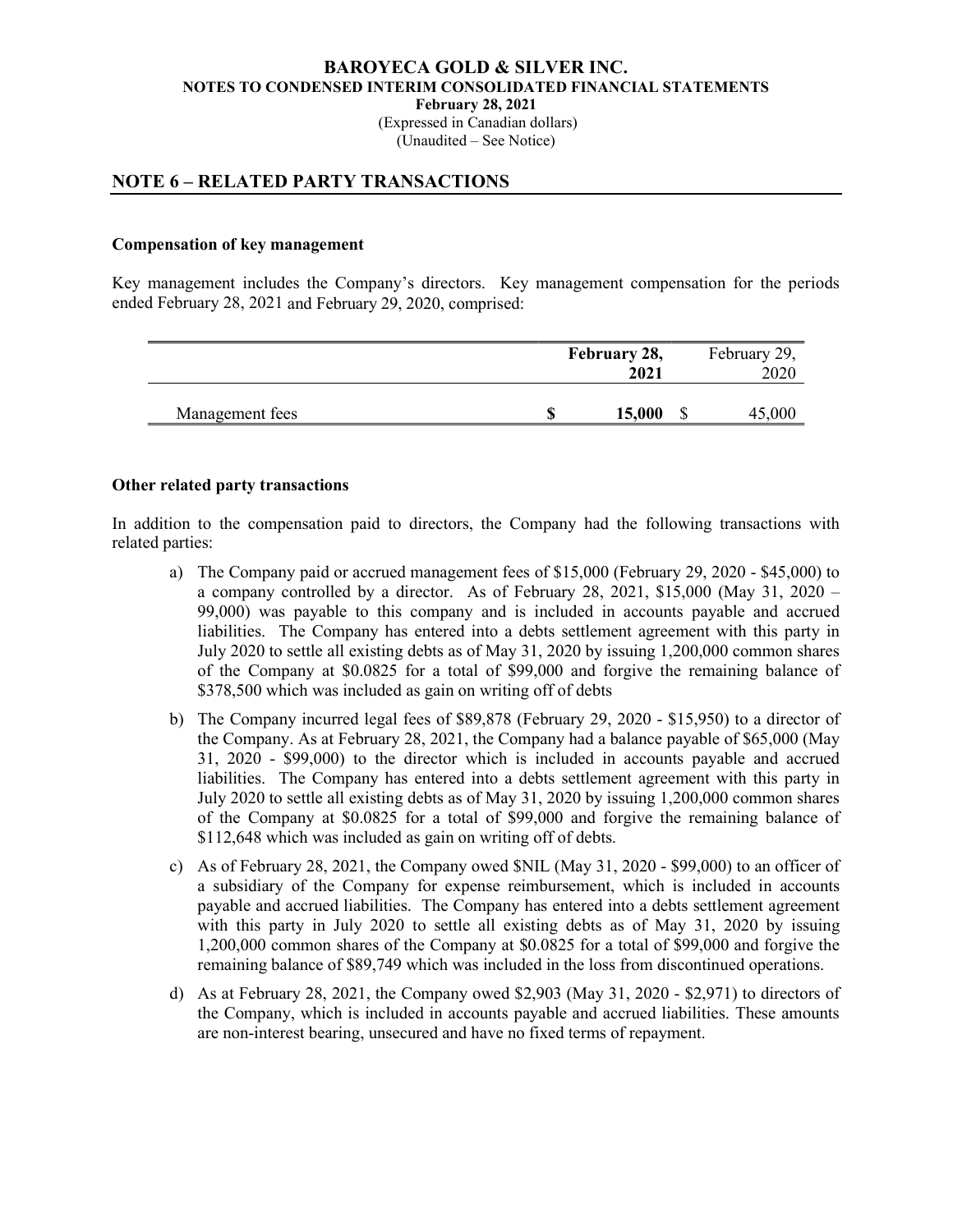(Expressed in Canadian dollars) (Unaudited – See Notice)

# NOTE 6 – RELATED PARTY TRANSACTIONS – CONT'D

- e) As at February 28, 2021, the Company owed \$NIL (May 31, 2020 \$99,000) to a director of the Company for expense reimbursement, and is included in accounts payable and accrued liabilities. The Company has entered into a debts settlement agreement with this party in July 2020 to settle all existing debts as of May 31, 2020 by issuing 1,200,000 common shares of the Company at \$0.0825 for a total of \$99,000 and forgive the remaining balance of \$174,265 which was included in the loss from discontinued operations.
- f) As of February 28, 2021, the Company owed \$483 (May 31, 2020 \$483) to a former director of the Company, who resigned on September 28, 2012, which is included in accounts payable and accrued liabilities.
- g) The loan payable of \$379,143 (May 31, 2020 \$379,143) arranged through a partnership of individuals which includes a director of the Company together with \$494,547 (May 31, 2020 - \$494,547) owing for accrued interest, participation fee, and loan fee was fully satisfied through the transfer of the shares of the Tombstone Subsidiaries to the lenders on September 25, 2020.. This amount was previously included in the accounts payable and accrued liabilities of the US Subsidiaries and was deconsolidated from the consolidated financial statements as of May 31, 2020. Refer to Notes 11 and 12 for additional information

Other than the items g) above, amounts due to/from related parties are non-interest bearing, unsecured and have no fixed terms of repayment.

# NOTE 7 – ACCOUNTS PAYABLE AND ACCRUED LIABILITIES

|                                 |   | February 28,<br>2021 | May 31,<br>2020 |
|---------------------------------|---|----------------------|-----------------|
| Trade accounts payable          |   | 454,964              | 333,630         |
| Accrued liabilities             |   | 41,860               | 66,000          |
| Due to related parties (Note 6) |   | 83,386               | 399,386         |
|                                 | € | 580,210<br>Я         | 799,016         |

# NOTE 8– FINANCIAL RISK FACTORS

The Company's risk exposures and the impact on the Company's financial instruments are summarized below:

The fair value of the Company's amounts receivable, due from related parties, accounts payable and accrued liabilities, advance payable and line of credit approximate carrying value due to their short terms to maturity, which is the amount recorded on the consolidated statement of financial position. The company's loan payable is recorded at amortized cost, and the Company's cash is recorded at fair value using Level 1 quoted prices in active markets for identical assets or liabilities.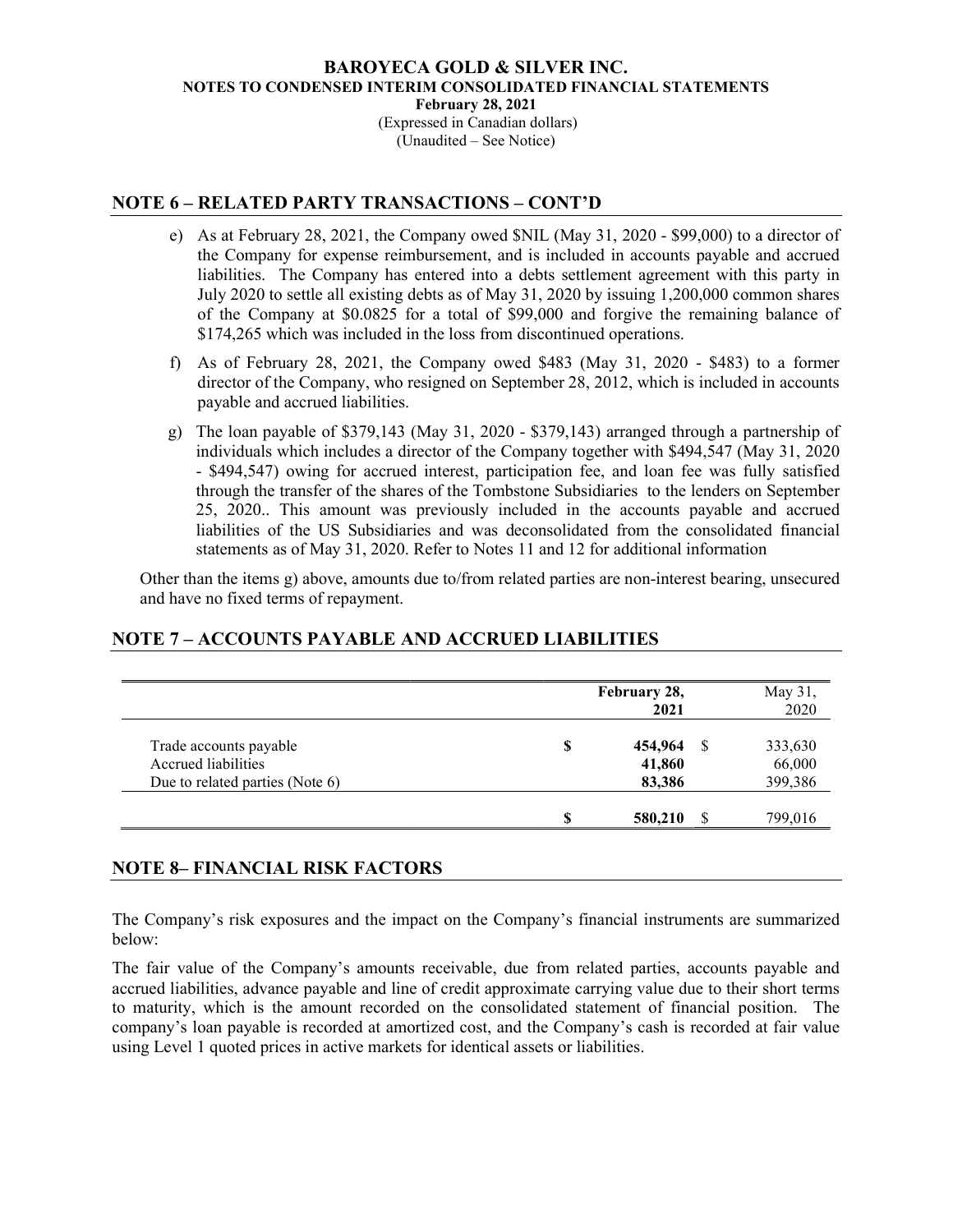(Expressed in Canadian dollars) (Unaudited – See Notice)

# NOTE 8– FINANCIAL RISK FACTORS - CONT'D

### Credit risk

Credit risk is the risk of loss associated with counterparty's inability to fulfil its payment obligations. Cash is held in major financial institutions and the major component of amounts receivable is GST/HST receivable from the government of Canada. Accordingly, the Company believes it has no significant credit risk.

### Liquidity risk

Liquidity risk arises through the excess of financial obligations over available financial assets due at any point in time. The Company's approach to managing liquidity risk is to ensure that it will have sufficient liquidity to meet liabilities when due. As at February 28, 2021, the Company had a cash balance of \$1,042,794 (May 31, 2020 - \$5,137) to settle current liabilities of \$590,201 (May 31, 2020 - \$819,016). All of the Company's accounts payable and accrued liabilities have contractual maturities of 30 days or due on demand and are subject to normal trade terms.

The Company has historically relied on equity and debt financings to satisfy its capital requirements and will continue to depend heavily upon equity capital, sale of existing gravel (Note 4) and debt to finance its activities. There can be no assurance the Company will be able to obtain the required financing in the future on acceptable terms. The ability of the Company to arrange additional financing in the future will depend, in part, on the prevailing market conditions.

#### Market risk

Market risk is the risk of loss that may arise from changes in market factors such as interest rates, foreign exchange rates, and commodity and equity prices. As at February 28, 2021, the carrying value of the financial instruments approximates their fair values.

a) Foreign currency risk

The Company is exposed to foreign currency risk on fluctuations related to cash, accounts receivable, accounts payable and accrued liabilities, and loan payable that are denominated in Mexican Pesos and US dollars. The Company does not use derivative instruments to reduce its exposure to foreign currency risk nor has it entered into foreign exchange contracts to hedge against gains or losses from foreign exchange fluctuations. A 10% change in the foreign exchange rate would affect net income for the period by approximately \$14,500 (May 31, 2020 - \$14,500).

b) Price risk

The Company is exposed to price risk with respect to commodity and equity prices. Equity price risk is defined as the potential adverse impact on the Company's earnings due to movements in individual equity prices or general movements in the level of the stock market. Commodity price risk is defined as the potential adverse impact on earnings and economic value due to commodity price movements and volatilities. The Company closely monitors commodity prices of commodities, individual equity movements, and the stock market to determine the appropriate course of action to be taken by the Company.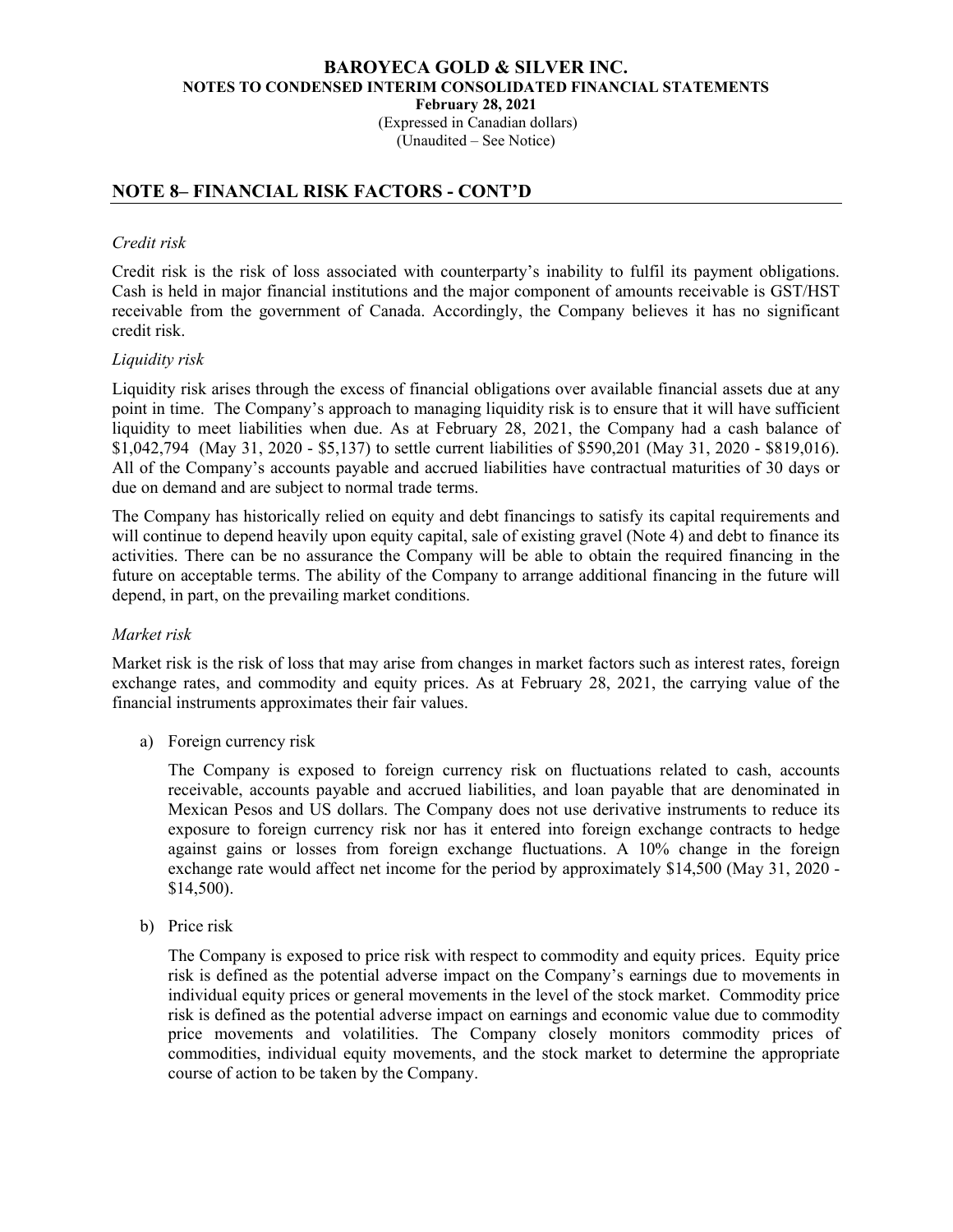(Expressed in Canadian dollars) (Unaudited – See Notice)

### NOTE 9 – CAPITAL MANAGEMENT

The Company's primary objectives in capital management are to safeguard the Company's ability to continue as a going concern in order to provide returns for shareholders and to maintain sufficient funds to finance the exploration and evaluation of its mineral property interests. Capital is comprised of the Company's shareholders' equity. As at February 28, 2021, the shareholders' Equity was \$3,350,313 (May 31, 2020 deficiency- \$(689,834). The Company manages its capital structure to maximize its financial flexibility making adjustments to it in response to changes in economic conditions and the risk characteristics of the underlying assets and business opportunities. The Company does not presently utilize any quantitative measures to monitor its capital and is not subject to externally imposed capital requirements. There were no changes in the Company's approach to capital management during the Nine months ended February 28, 2021.

### NOTE 10 – SUPPLEMENTAL DISCLOSURE WITH RESPECT TO CASH FLOW

|                                                  | February 28, Changes in the<br>2021 | period |                          | <b>May 31,</b> | 2020 |
|--------------------------------------------------|-------------------------------------|--------|--------------------------|----------------|------|
| There is no other material non-cash transactions |                                     |        | <b>Contract Contract</b> |                |      |
| US Subsidiaries                                  |                                     |        |                          |                |      |

### NOTE 11 – LOAN PAYABLEAND ITS RELATED FINANCE COST

In July 2013, Tombstone Resources Inc. ("the Borrower") finalized the terms of the loan agreement for up to US\$300,000, of which a total of US\$275,000 was received. The loans were from a partnership of individuals of which a director of the Company is the manager and are secured by the assets of, and promissory notes issued by, Tombstone Resources Inc. and Tombstone Gold & Silver Inc. (the "Tombstone subsidiaries").The loans bear interest at 12% per annum with interest paid monthly. In the event that Borrower fails to make any payment of interest or principal when due, the interest rate shall increase immediately to 15% per annum and shall remain at 15% until all amounts due under this loan agreement have been paid in full. Principal payments are to be paid each June in an amount equal to 20% of net operating cash flow of the Borrower (which includes the accounts of Tombstone Gold & Silver Inc.) less interest expense and loan participation payments for the fiscal year ended May 31 of each year. Participation payments are payable to the lender at a rate equal to 10% of gross sales of the Borrower for the year, which rate will be reduced as loan repayments are made. The outstanding balance shall be fully repaid on the maturity date of June 30, 2018. The loan has been converted into a due on demand loan on maturity date of June 30, 2018. An additional loan fee of US\$11,000 was also charged to Statements of Operations during the year ended May 31, 2019 in order for the loan to be continued as a due on demand loan. As of May 31, 2020, interest expense of CDN\$44,237 and a participation cost of CDN\$14,531 (Note 12) has been recorded and were included in the loss from discontinued operations.

| Principal balance of loan payable        | US          | \$275,000 |
|------------------------------------------|-------------|-----------|
| Foreign exchange rate as at May 31, 2020 |             | X 1.3787  |
|                                          | <b>CDNS</b> | 379,143   |

The above loan was owed by the US Subsidiaries which was deconsolidated from the Company's consolidated financial statements as of May 31, 2020 with amount \$Nil owing. On September 25, 2020,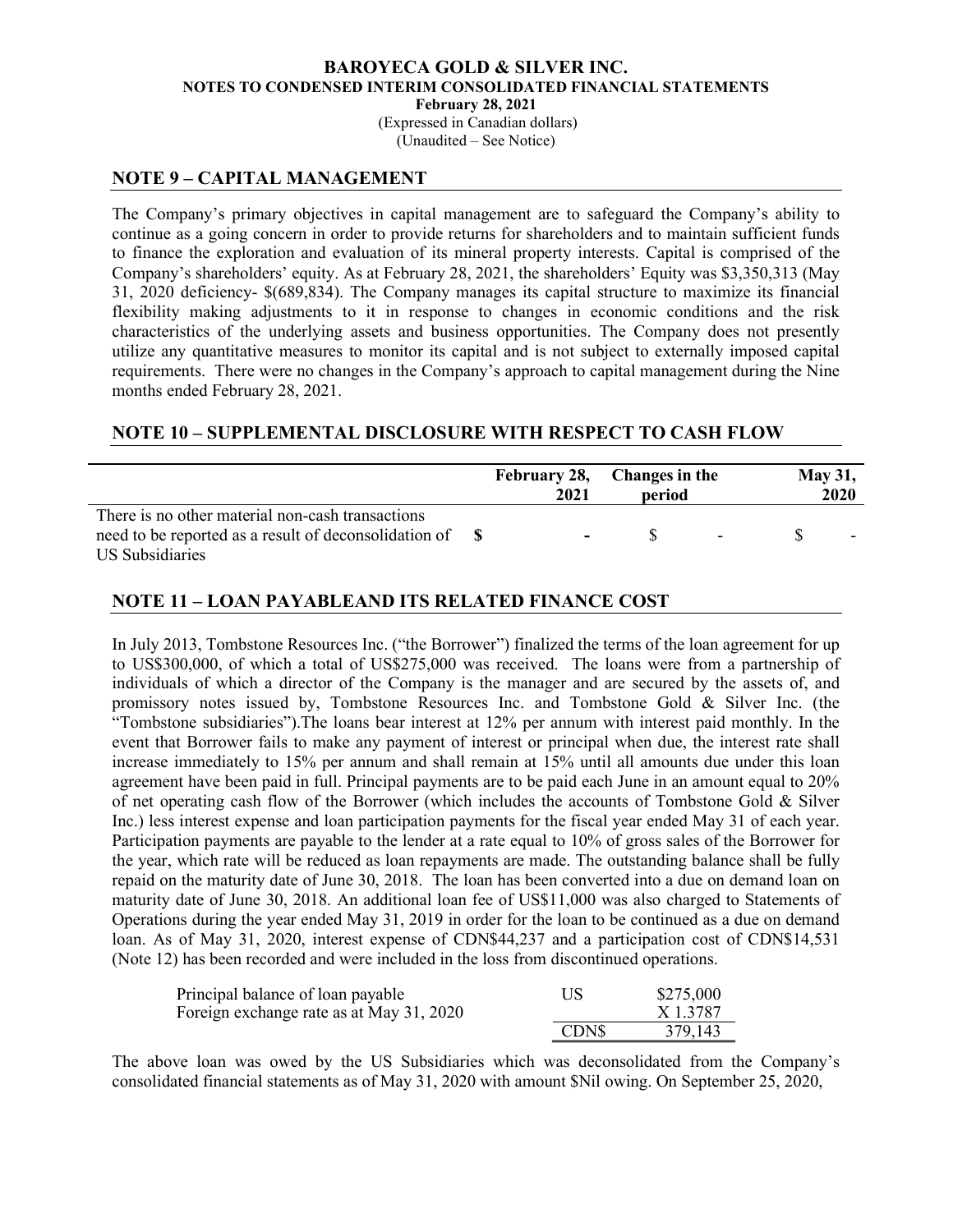### BAROYECA GOLD & SILVER INC. NOTES TO CONDENSED INTERIM CONSOLIDATED FINANCIAL STATEMENTS February 28, 2021 (Expressed in Canadian dollars)

(Unaudited – See Notice)

# NOTE 11 – LOAN PAYABLE AND ITS RELATED FINANCE COST, CONT'D

pursuant to the lender exercising upon its security, the shares of the Tombstone Subsidiaries were transferred to the lender in settlement of the debt.

# NOTE 12 – FINANCE COSTS

The Company's finance cost consists of the following for the Nine month period ended:

|                                                                                                      | February 28, | 2021 | February 29,<br>2020         |  |
|------------------------------------------------------------------------------------------------------|--------------|------|------------------------------|--|
| Loan participation cost<br>Loan interest expense<br>Included in the loss from discontinued operation |              |      | 6,064<br>21,469<br>(27, 533) |  |
|                                                                                                      |              |      |                              |  |

# NOTE 13 – ADVANCE PAYABLE

The advance payable does not bear interest and has no specific terms for repayment.

### NOTE 14 – SEGMENTED INFORMATION

The Company's principal activity is the exploration and development of mineral properties. The Company's resource properties are located in Mexico and Colombia (Note 4).

|                                   | February 28, | February 29, |
|-----------------------------------|--------------|--------------|
|                                   | 2021         | 2020         |
| Identifiable Assets:              |              |              |
| Exploration and evaluation assets |              |              |
| Colombia                          | 2,474,541    | -            |
|                                   | \$2,474,541  |              |
|                                   |              |              |

### NOTE 15 – COMMITMENTS

- a) The Company had two mining equipment leases for its mining properties. Both of the leases had expired and continued on a month to month basis. These leases have already been deconsolidated from the Company's consolidated financial statements.
- b) The Loan payable mentioned on Note 11, with an outstanding balance as of May 31, 2020 of \$379,143 (2019 \$359,166), matured on June 30, 2018. Lender agreed to defer repayment as a due on demand loan subject to the same annual interest rate of 12%. These loans payable have already been deconsolidated from the Company's consolidated financial statements.